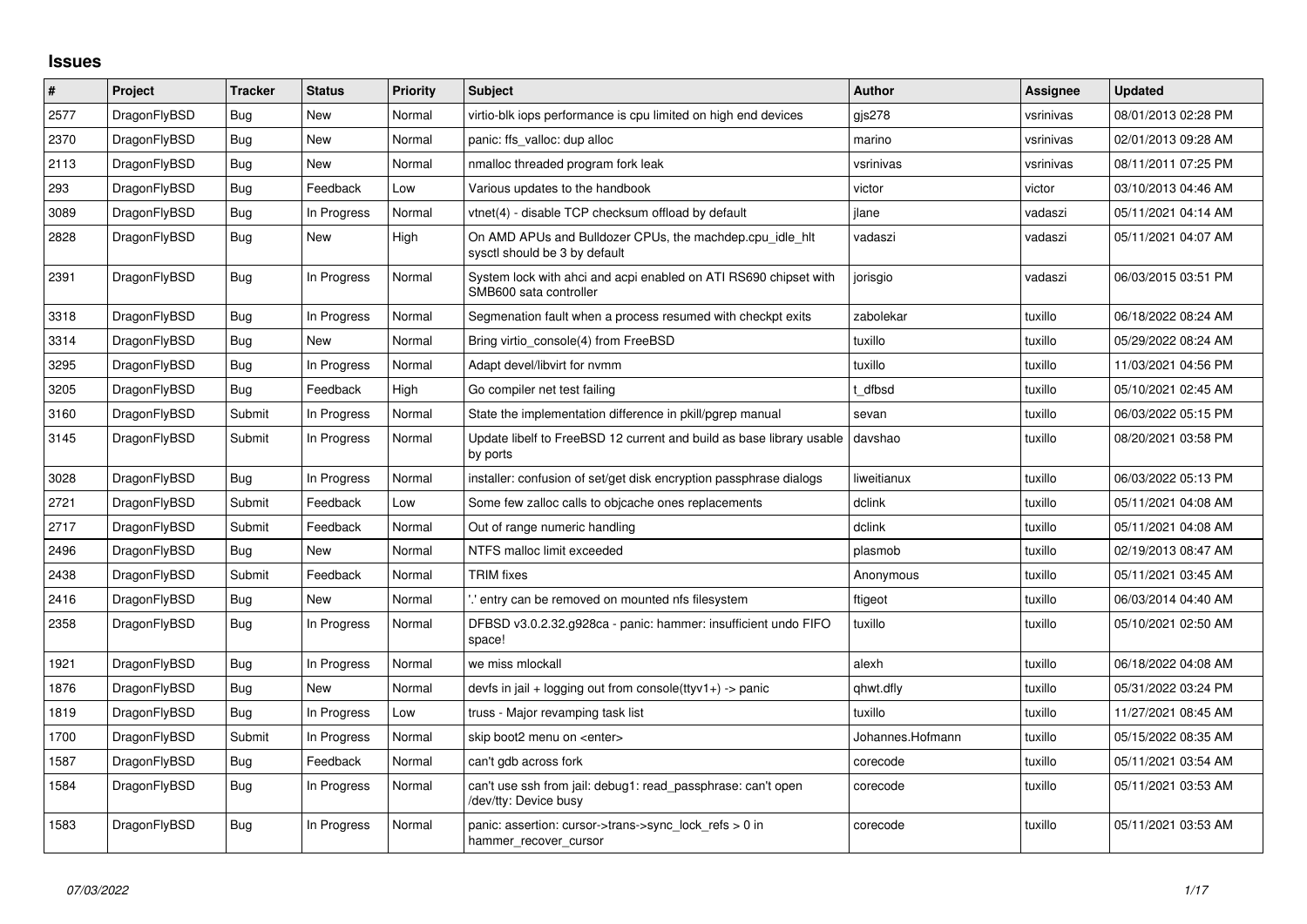| $\#$ | Project      | <b>Tracker</b> | <b>Status</b> | <b>Priority</b> | <b>Subject</b>                                                                               | <b>Author</b>  | <b>Assignee</b> | <b>Updated</b>      |
|------|--------------|----------------|---------------|-----------------|----------------------------------------------------------------------------------------------|----------------|-----------------|---------------------|
| 1579 | DragonFlyBSD | Bug            | Feedback      | Normal          | dfly 2.4.1 does not like HP DL360G4p and Smart Array 6400 with<br>MSA20                      | tomaz.borstnar | tuxillo         | 06/02/2014 02:44 PM |
| 1556 | DragonFlyBSD | Bug            | New           | Normal          | many processes stuck in "hmrrcm", system unusable                                            | corecode       | tuxillo         | 05/11/2021 03:52 AM |
| 1547 | DragonFlyBSD | <b>Bug</b>     | In Progress   | Normal          | disklabel64 automatic sizing                                                                 | corecode       | tuxillo         | 05/11/2021 03:52 AM |
| 1528 | DragonFlyBSD | Bug            | In Progress   | Normal          | ktrace does not show proper return values for pipe(2)                                        | corecode       | tuxillo         | 05/11/2021 03:52 AM |
| 1475 | DragonFlyBSD | <b>Bug</b>     | In Progress   | Normal          | kernel blocks with low memory and syscons setting a high res mode<br>/ scrollback            | corecode       | tuxillo         | 05/11/2021 03:52 AM |
| 1474 | DragonFlyBSD | Bug            | <b>New</b>    | Normal          | ithread 1 unexpectedly rescheduled                                                           | corecode       | tuxillo         | 05/11/2021 03:52 AM |
| 1469 | DragonFlyBSD | Bug            | In Progress   | Normal          | Hammer history security concern                                                              | corecode       | tuxillo         | 05/11/2021 03:52 AM |
| 1442 | DragonFlyBSD | Bug            | New           | Normal          | blocking SIGSEGV and triggering a segment violation produces an<br>all CPU consuming process | corecode       | tuxillo         | 05/11/2021 03:52 AM |
| 1440 | DragonFlyBSD | Bug            | New           | Normal          | ptrace/gdb doesn't work after process blocks SIGTRAP                                         | corecode       | tuxillo         | 05/11/2021 03:52 AM |
| 1428 | DragonFlyBSD | <b>Bug</b>     | Feedback      | Low             | POSIX.1e implementation is too old                                                           | hasso          | tuxillo         | 05/11/2021 04:00 AM |
| 1397 | DragonFlyBSD | <b>Bug</b>     | Feedback      | Normal          | jobs -I output inconsistency when called from script                                         | Anonymous      | tuxillo         | 05/15/2022 05:07 AM |
| 1390 | DragonFlyBSD | Bug            | In Progress   | Normal          | Use id_t type for {get,set}priority()                                                        | Anonymous      | tuxillo         | 07/05/2019 02:18 AM |
| 1293 | DragonFlyBSD | <b>Bug</b>     | New           | Normal          | 2.2.1-REL Installer Request                                                                  | mk             | tuxillo         | 05/11/2021 04:00 AM |
| 1287 | DragonFlyBSD | Bug            | Feedback      | Normal          | altg configuration doesn't work                                                              | corecode       | tuxillo         | 05/11/2021 03:51 AM |
| 1198 | DragonFlyBSD | Bug            | New           | High            | DDB loops panic in db read bytes                                                             | corecode       | tuxillo         | 05/11/2021 03:51 AM |
| 1030 | DragonFlyBSD | Bug            | In Progress   | Normal          | msdosfs umount panic                                                                         | corecode       | tuxillo         | 05/11/2021 03:51 AM |
| 998  | DragonFlyBSD | Bug            | In Progress   | Normal          | Unconfiguring a vn while it is mounted                                                       | rumcic         | tuxillo         | 05/11/2021 04:00 AM |
| 911  | DragonFlyBSD | Bug            | Feedback      | Normal          | kidload/kernel linker can exceed malloc reserve and panic system                             | corecode       | tuxillo         | 05/11/2021 03:51 AM |
| 901  | DragonFlyBSD | <b>Bug</b>     | Feedback      | Normal          | route show needs to get data from all cpus                                                   | corecode       | tuxillo         | 05/11/2021 03:50 AM |
| 847  | DragonFlyBSD | <b>Bug</b>     | Feedback      | Normal          | processes getting stuck on mount point                                                       | corecode       | tuxillo         | 05/11/2021 03:50 AM |
| 781  | DragonFlyBSD | Bug            | In Progress   | Normal          | fdisk uses wrong geometry on usb flash drives                                                | corecode       | tuxillo         | 05/11/2021 03:50 AM |
| 742  | DragonFlyBSD | Bug            | In Progress   | Normal          | umount problems with multiple mounts                                                         | corecode       | tuxillo         | 06/25/2022 04:02 AM |
| 731  | DragonFlyBSD | Bug            | <b>New</b>    | Normal          | system freeze on "slice too large"                                                           | corecode       | tuxillo         | 06/25/2022 04:01 AM |
| 2585 | DragonFlyBSD | <b>Bug</b>     | New           | Normal          | Dfly 3.4.3 on ESXi 5.1, HP Smart Array P410 passthrough<br>recognised, but not functioning   | yggdrasil      | swildner        | 05/09/2022 08:14 AM |
| 2265 | DragonFlyBSD | Bug            | New           | Normal          | mbsrtowcs does not properly handle invalid mbstate_t in ps                                   | c.turner1      | swildner        | 01/10/2012 07:56 PM |
| 2252 | DragonFlyBSD | <b>Bug</b>     | New           | Low             | snd hda not useable if loaded via /boot/loader.conf                                          | xbit           | swildner        | 12/14/2011 12:23 AM |
| 1714 | DragonFlyBSD | <b>Bug</b>     | New           | Low             | hwpmc                                                                                        | alexh          | swildner        | 08/18/2012 02:03 PM |
| 341  | DragonFlyBSD | <b>Bug</b>     | New           | Normal          | Vinum erroneously repors devices as busy                                                     | corecode       | swildner        | 01/21/2012 04:50 AM |
| 1769 | DragonFlyBSD | <b>Bug</b>     | New           | Normal          | panic: assertion: _tp->tt_msg->tt_cpuid == mycpuid in<br>tcp_callout_active                  | pavalos        | sjg             | 05/15/2022 11:07 AM |
| 1532 | DragonFlyBSD | Bug            | New           | Low             | jemalloc doesn't work on DragonFly                                                           | hasso          | sjg             | 08/02/2011 01:14 AM |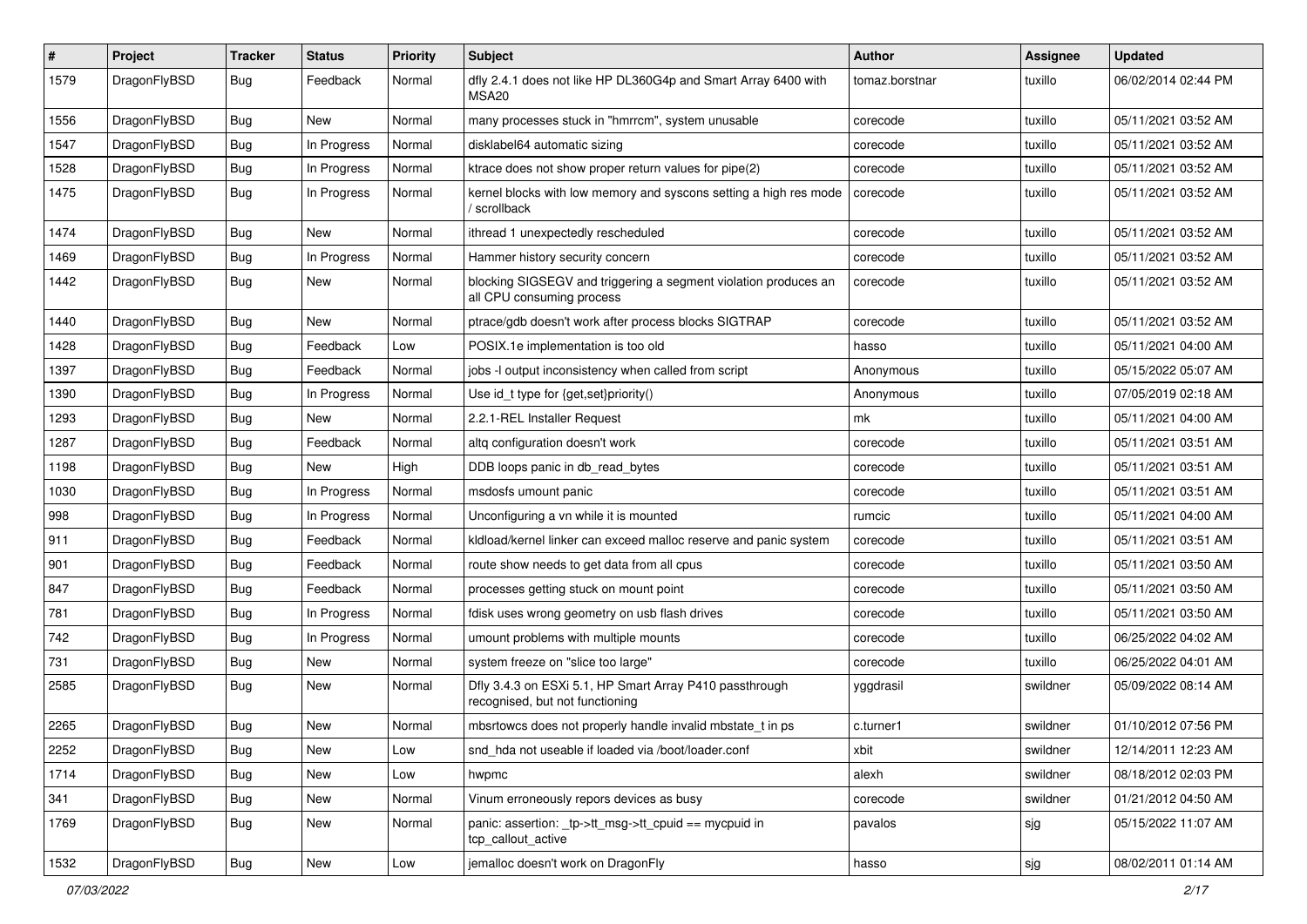| $\vert$ # | <b>Project</b> | <b>Tracker</b> | <b>Status</b> | <b>Priority</b> | <b>Subject</b>                                                                                                                                           | <b>Author</b> | Assignee  | <b>Updated</b>      |
|-----------|----------------|----------------|---------------|-----------------|----------------------------------------------------------------------------------------------------------------------------------------------------------|---------------|-----------|---------------------|
| 1302      | DragonFlyBSD   | <b>Bug</b>     | In Progress   | Normal          | Checkpoint regression?                                                                                                                                   | sjg           | sjg       | 07/10/2013 05:22 PM |
| 2825      | DragonFlyBSD   | <b>Bug</b>     | <b>New</b>    | High            | 3x dhclient = hanging system (objcache exhausted)                                                                                                        | jaccovonb     | sepherosa | 05/11/2021 03:55 AM |
| 168       | DragonFlyBSD   | <b>Bug</b>     | In Progress   | Normal          | Livelocked limit engaged while trying to setup IPW wireless                                                                                              | mschacht      | sepherosa | 05/11/2021 04:05 AM |
| 2822      | DragonFlyBSD   | <b>Bug</b>     | New           | Normal          | USB 3.0 stick throws "reading primary partition table: error<br>accessing offset 000[] for 152" error, while the stick works on any<br>other OS I tested | revuwa        | profmakx  | 06/29/2015 05:56 AM |
| 2746      | DragonFlyBSD   | Bug            | <b>New</b>    | Normal          | some fraction of xterms started from the xmonad window manager<br>get killed with SIGALRM                                                                | isenmann      | profmakx  | 12/28/2014 02:51 AM |
| 600       | DragonFlyBSD   | Bug            | <b>New</b>    | Low             | /sys/libkern/karc4random                                                                                                                                 | robin carey5  | profmakx  | 01/19/2015 03:07 AM |
| 2549      | DragonFlyBSD   | Bug            | In Progress   | Normal          | netgraph7: Kernel page fault.                                                                                                                            | russiane39    | nant      | 05/10/2013 11:20 PM |
| 679       | DragonFlyBSD   | <b>Bug</b>     | <b>New</b>    | Low             | Netgraph backward compatibility for old *LEN constants                                                                                                   | nant          | nant      | 02/18/2014 05:45 AM |
| 1969      | DragonFlyBSD   | Bug            | <b>New</b>    | Normal          | pf-related network problem                                                                                                                               | pavalos       | lentferj  | 02/01/2011 06:57 PM |
| 385       | DragonFlyBSD   | Bug            | Feedback      | Low             | Mail archive address removal                                                                                                                             | justin        | justin    | 03/09/2013 11:24 AM |
| 1964      | DragonFlyBSD   | Bug            | <b>New</b>    | Normal          | iwn (panic assertion : wlan assert serialized)                                                                                                           | sjmm.ptr      | josepht   | 02/01/2011 12:57 PM |
| 1946      | DragonFlyBSD   | Bug            | <b>New</b>    | Normal          | ieee80211 panic                                                                                                                                          | pavalos       | josepht   | 01/27/2011 06:00 PM |
| 3031      | DragonFlyBSD   | Submit         | In Progress   | Normal          | Update drm/radeon to Linux 4.7.10 as much as possible                                                                                                    | davshao       | ftigeot   | 08/19/2021 12:33 PM |
| 2870      | DragonFlyBSD   | Bug            | <b>New</b>    | High            | Broken text and icons when glamor acceleration is used                                                                                                   | 375gnu        | ftigeot   | 01/31/2016 12:13 AM |
| 1593      | DragonFlyBSD   | Bug            | Feedback      | Normal          | panic: assertion: $ccb == ap \rightarrow ap$ err $ccb$ in ahci put err $ccb$                                                                             | ftigeot       | ftigeot   | 05/15/2022 05:09 AM |
| 3154      | DragonFlyBSD   | Submit         | <b>New</b>    | Normal          | Update serial handling in bootloader                                                                                                                     | ddegroot      | dillon    | 11/06/2018 11:21 PM |
| 2819      | DragonFlyBSD   | <b>Bug</b>     | In Progress   | Normal          | Random micro system freezes after a week of uptime                                                                                                       | ftigeot       | dillon    | 08/16/2015 08:46 PM |
| 2092      | DragonFlyBSD   | Bug            | New           | Normal          | Panic: Bad link elm 0x next->prev != elm                                                                                                                 | masterblaster | dillon    | 12/04/2011 12:49 PM |
| 2037      | DragonFlyBSD   | Bug            | Feedback      | Normal          | Panic Bad link elm while building packages                                                                                                               | ftigeot       | dillon    | 04/21/2011 07:20 AM |
| 1831      | DragonFlyBSD   | <b>Bug</b>     | Feedback      | High            | HAMMER "malloc limit exceeded" panic                                                                                                                     | eocallaghan   | dillon    | 06/04/2022 04:38 AM |
| 1411      | DragonFlyBSD   | Bug            | Feedback      | Normal          | Burning doesn't work with ahci(4)                                                                                                                        | hasso         | dillon    | 05/11/2021 04:00 AM |
| 1127      | DragonFlyBSD   | <b>Bug</b>     | Feedback      | Low             | cdrom drive not detected                                                                                                                                 | tgr           | corecode  | 01/15/2015 08:55 AM |
| 2353      | DragonFlyBSD   | <b>Bug</b>     | In Progress   | Normal          | panic: assertion "gd->gd_spinlocks_wr == 0" failed in<br>bsd4 schedulerclock                                                                             | jaydg         | alexh     | 11/28/2012 01:57 AM |
| 2100      | DragonFlyBSD   | Bug            | Feedback      | Normal          | devfs related panic                                                                                                                                      | sepherosa     | alexh     | 07/10/2011 02:29 PM |
| 1538      | DragonFlyBSD   | Bug            | <b>New</b>    | Low             | mountroot should probe file systems                                                                                                                      | corecode      | alexh     | 11/24/2010 06:35 PM |
| 1430      | DragonFlyBSD   | <b>Bug</b>     | <b>New</b>    | Normal          | Buggy w(1)?                                                                                                                                              | hasso         | alexh     | 11/24/2010 08:09 AM |
| 3319      | DragonFlyBSD   | Bug            | New           | Normal          | setproctitle() calls can change effect of later setproctitle() calls                                                                                     | tonyc         |           | 06/29/2022 06:10 PM |
| 3317      | DragonFlyBSD   | Bug            | In Progress   | Normal          | Network vtnet0 not working on Hetzner cloud                                                                                                              | mneumann      |           | 06/18/2022 03:55 AM |
| 3316      | DragonFlyBSD   | Bug            | New           | Normal          | hammer2 dirent create() allows creating >1 dirents with the same<br>name                                                                                 | tkusumi       |           | 06/05/2022 12:35 PM |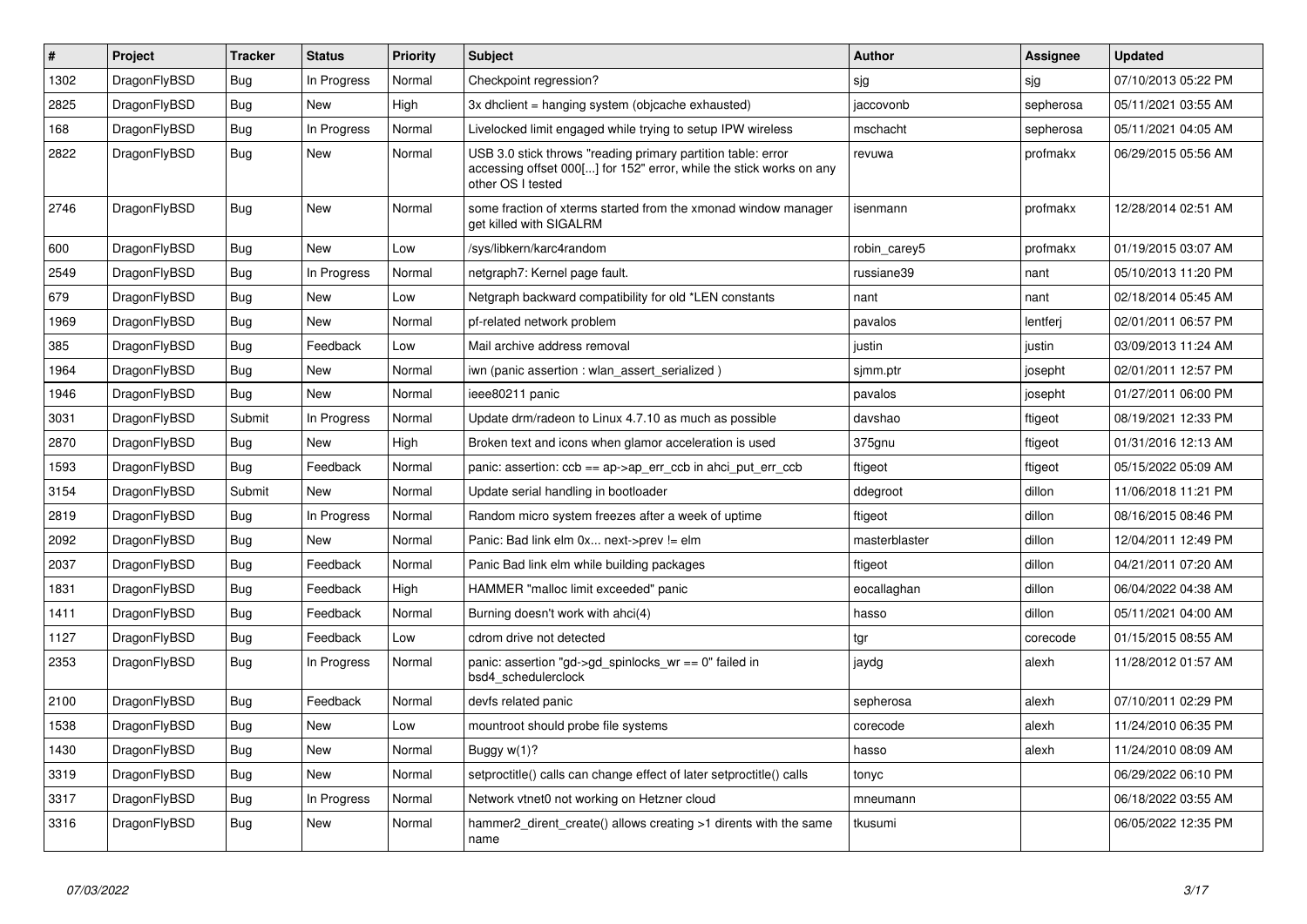| $\#$ | Project      | <b>Tracker</b> | <b>Status</b> | <b>Priority</b> | Subject                                                                                                   | Author          | Assignee | <b>Updated</b>      |
|------|--------------|----------------|---------------|-----------------|-----------------------------------------------------------------------------------------------------------|-----------------|----------|---------------------|
| 3313 | DragonFlyBSD | Bug            | <b>New</b>    | Normal          | Can't boot from my live USB at all. The kernel loading process<br>hangs.                                  | rempas          |          | 06/03/2022 12:16 AM |
| 3312 | DragonFlyBSD | Submit         | <b>New</b>    | Normal          | hammer2: redundant chain modify after chain creation                                                      | tkusumi         |          | 05/15/2022 01:35 PM |
| 3311 | DragonFlyBSD | Bug            | New           | Low             | TrueCrypt support may cause kernel crash                                                                  | arcade@b1t.name |          | 04/29/2022 06:19 AM |
| 3310 | DragonFlyBSD | <b>Bug</b>     | In Progress   | Normal          | NVMM+QEMU fail to boot with UEFI: Mem Assist Failed<br>[gpa=0xfffffff0]                                   | liweitianux     |          | 01/11/2022 03:22 PM |
| 3302 | DragonFlyBSD | <b>Bug</b>     | <b>New</b>    | Normal          | Will not boot on System76 Lemur Pro (lemp10)                                                              | piecuch         |          | 11/03/2021 10:21 AM |
| 3301 | DragonFlyBSD | Bug            | New           | Normal          | Gkrellm from the packages is not showing logged in users in main<br>window, logged in users always $== 0$ | adrian          |          | 01/08/2022 04:24 AM |
| 3300 | DragonFlyBSD | <b>Bug</b>     | New           | Normal          | Running Xvnc from TigerVNC package through the INETD daemon<br>in TCP WAIT mode fails hard                | adrian          |          | 01/08/2022 04:25 AM |
| 3299 | DragonFlyBSD | <b>Bug</b>     | In Progress   | Normal          | DragonFlyBSD reports utterly wrong uptime (most of the time, right<br>after booting in)                   | adrian          |          | 11/11/2021 01:43 PM |
| 3298 | DragonFlyBSD | Bug            | <b>New</b>    | Normal          | Running "w" and having logged in via XDM through VNC, "w" prints<br>an extra error message                | piecuch         |          | 10/25/2021 09:16 AM |
| 3284 | DragonFlyBSD | <b>Bug</b>     | <b>New</b>    | Normal          | Wrong towlower() result for U+038A                                                                        | bhaible         |          | 07/10/2021 03:34 AM |
| 3283 | DragonFlyBSD | <b>Bug</b>     | <b>New</b>    | Normal          | mknodat() cannot create FIFOs                                                                             | bhaible         |          | 07/10/2021 03:34 AM |
| 3282 | DragonFlyBSD | <b>Bug</b>     | <b>New</b>    | Normal          | unexpected errno value from fopen()                                                                       | bhaible         |          | 07/10/2021 03:34 AM |
| 3281 | DragonFlyBSD | Bug            | New           | Normal          | Crash after leaving unattended for a while                                                                | bhaible         |          | 07/10/2021 03:32 AM |
| 3280 | DragonFlyBSD | <b>Bug</b>     | New           | Normal          | KMS console and i915(4) not working in 6.0                                                                | cmusser         |          | 07/10/2021 03:35 AM |
| 3278 | DragonFlyBSD | <b>Bug</b>     | <b>New</b>    | Normal          | Second screen image is distorted                                                                          | arcade@b1t.name |          | 07/10/2021 03:36 AM |
| 3276 | DragonFlyBSD | Submit         | New           | Normal          | Add option controlling whether gpt expand expands the last partition<br>(needs testing)                   | falsifian       |          | 07/10/2021 03:35 AM |
| 3269 | DragonFlyBSD | <b>Bug</b>     | In Progress   | Normal          | Is double-buffer'd buf still required by HAMMER2 ?                                                        | tkusumi         |          | 05/12/2021 04:09 PM |
| 3266 | DragonFlyBSD | <b>Bug</b>     | <b>New</b>    | High            | Filesystems broken due to "KKASSERT(count &<br>TOK_COUNTMASK);"                                           | tkusumi         |          | 03/15/2021 01:21 PM |
| 3252 | DragonFlyBSD | Bug            | <b>New</b>    | Normal          | tcsetattr/tcgetattr set errno incorrectly on non-TTY                                                      | tonyc           |          | 10/26/2020 09:34 PM |
| 3249 | DragonFlyBSD | <b>Bug</b>     | New           | Normal          | HAMMER2 fsync(2) not working properly                                                                     | tkusumi         |          | 09/21/2020 07:07 AM |
| 3247 | DragonFlyBSD | Bug            | New           | Normal          | Kernel panic doing nothing much                                                                           | phma            |          | 09/12/2020 11:40 PM |
| 3246 | DragonFlyBSD | Bug            | New           | Normal          | HAMMER2 unable to handle ENOSPC properly                                                                  | tkusumi         |          | 09/04/2020 11:11 AM |
| 3245 | DragonFlyBSD | <b>Bug</b>     | New           | Normal          | panic: free: guard1x fail, i915 load from loader.conf                                                     | polachok        |          | 08/21/2020 10:36 AM |
| 3243 | DragonFlyBSD | Bug            | New           | Normal          | SMART status not reported properly for SSD disks                                                          | daftaupe        |          | 09/09/2020 11:03 PM |
| 3240 | DragonFlyBSD | <b>Bug</b>     | New           | High            | compile error because of openssl with /usr/dports/security/rhash for UlasSAYGIN<br>mysql 8 install        |                 |          | 06/04/2020 08:05 AM |
| 3239 | DragonFlyBSD | <b>Bug</b>     | New           | Normal          | unable to SIGKILL glitched emacs                                                                          | piecuch         |          | 05/26/2020 03:30 AM |
| 3238 | DragonFlyBSD | <b>Bug</b>     | New           | Normal          | race conditions when printing from vkernel console                                                        | piecuch         |          | 05/19/2020 02:50 PM |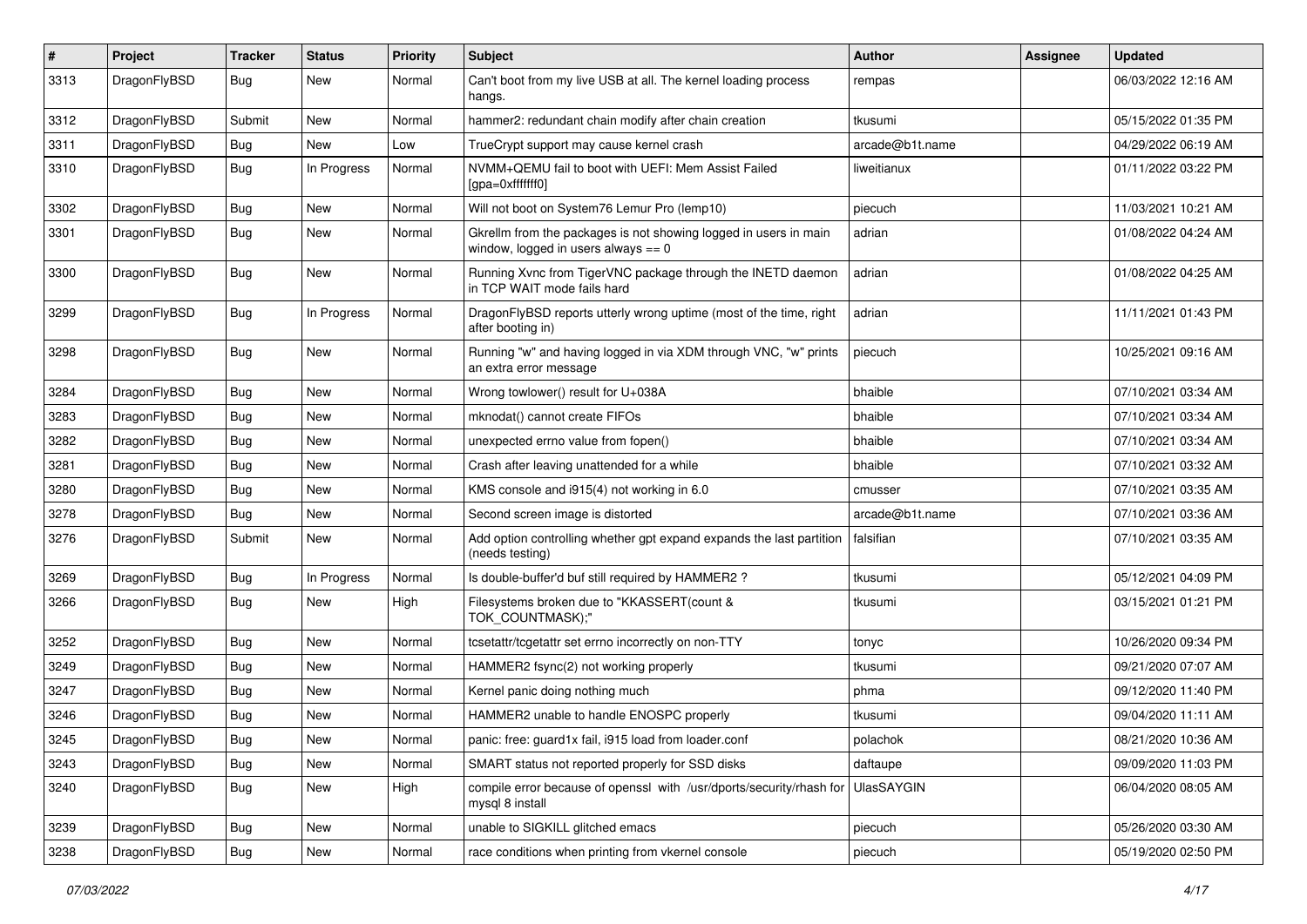| $\sharp$ | Project      | <b>Tracker</b> | <b>Status</b> | <b>Priority</b> | Subject                                                                                                                                                     | <b>Author</b>     | <b>Assignee</b> | <b>Updated</b>      |
|----------|--------------|----------------|---------------|-----------------|-------------------------------------------------------------------------------------------------------------------------------------------------------------|-------------------|-----------------|---------------------|
| 3235     | DragonFlyBSD | Bug            | New           | Normal          | Kernel panic in devfs vnops.c                                                                                                                               | mneumann          |                 | 04/28/2020 07:00 AM |
| 3231     | DragonFlyBSD | Bug            | <b>New</b>    | Normal          | wifi drops on 5.8                                                                                                                                           | tse               |                 | 04/06/2020 05:08 AM |
| 3228     | DragonFlyBSD | Bug            | New           | Low             | pfi kif unref: state refcount $\leq$ 0 in dmesg                                                                                                             | justin            |                 | 03/05/2021 06:39 AM |
| 3227     | DragonFlyBSD | Submit         | New           | Normal          | Add HAMMER2 instructions in the installation medium README                                                                                                  | daftaupe          |                 | 03/26/2020 03:34 PM |
| 3226     | DragonFlyBSD | Bug            | <b>New</b>    | Normal          | Xorg freezes in vm: thread stuck in "objtrm1"                                                                                                               | peeter            |                 | 04/08/2020 02:10 AM |
| 3225     | DragonFlyBSD | <b>Bug</b>     | New           | Normal          | nfsd freeze when using gemu                                                                                                                                 | tse               |                 | 03/17/2020 11:52 AM |
| 3224     | DragonFlyBSD | Bug            | New           | Normal          | Kernel panic when trying to ping6                                                                                                                           | zhtw              |                 | 03/08/2020 08:55 AM |
| 3222     | DragonFlyBSD | <b>Bug</b>     | <b>New</b>    | Normal          | gcc - undefined reference to ' atomic load' (missing libatomic?)                                                                                            | mneumann          |                 | 02/08/2020 02:45 AM |
| 3219     | DragonFlyBSD | <b>Bug</b>     | New           | Normal          | x11/xorg port can not be build                                                                                                                              | <b>UlasSAYGIN</b> |                 | 03/31/2020 08:57 AM |
| 3218     | DragonFlyBSD | Bug            | <b>New</b>    | Normal          | Kernel panics are not sent to comconsole when booted over EFI                                                                                               | mqudsi            |                 | 12/02/2019 08:52 PM |
| 3217     | DragonFlyBSD | <b>Bug</b>     | New           | Normal          | rescue tools: make install fails if rescue folder doesn't exist                                                                                             | t dfbsd           |                 | 11/27/2019 08:16 PM |
| 3215     | DragonFlyBSD | Bug            | <b>New</b>    | Normal          | Hang in tcdrain(3) after write(3)                                                                                                                           | noloader          |                 | 11/25/2019 03:08 PM |
| 3209     | DragonFlyBSD | <b>Bug</b>     | New           | Normal          | svc has some minor bugs                                                                                                                                     | arcade@b1t.name   |                 | 10/24/2019 09:08 AM |
| 3208     | DragonFlyBSD | <b>Bug</b>     | New           | Normal          | Crash related to nfsd                                                                                                                                       | tse               |                 | 06/11/2020 05:52 AM |
| 3206     | DragonFlyBSD | Submit         | <b>New</b>    | Normal          | update psm/kbd to FreeBSD 12.0 code                                                                                                                         | htse              |                 | 10/05/2019 03:49 PM |
| 3201     | DragonFlyBSD | Submit         | New           | Normal          | Fixes make search display                                                                                                                                   | htse              |                 | 08/20/2021 04:02 PM |
| 3199     | DragonFlyBSD | <b>Bug</b>     | New           | Normal          | PFS label not found panic                                                                                                                                   | tse               |                 | 08/21/2019 03:51 AM |
| 3197     | DragonFlyBSD | Bug            | <b>New</b>    | Normal          | DragonFly upgrades                                                                                                                                          | tse               |                 | 04/18/2020 04:18 PM |
| 3196     | DragonFlyBSD | <b>Bug</b>     | New           | Normal          | test issue after redmine upgrade (2)                                                                                                                        | tuxillo           |                 | 07/05/2019 04:33 AM |
| 3194     | DragonFlyBSD | Bug            | New           | High            | Hammer kernel crash on mirror-stream of PFS after upgrade<br>(assertion "cursor->flags &<br>HAMMER_CURSOR_ITERATE_CHECK" failed in<br>hammer_btree_iterate) | Anonymous         |                 | 06/29/2019 01:32 PM |
| 3189     | DragonFlyBSD | <b>Bug</b>     | <b>New</b>    | Normal          | Allow DragonFly Mail Agent to accept an alternate config via<br>command line switch                                                                         | iang              |                 | 08/16/2021 12:42 AM |
| 3184     | DragonFlyBSD | Bug            | New           | Normal          | tsleep(9) return value when PCATCH specified                                                                                                                | tkusumi           |                 | 04/03/2019 06:49 AM |
| 3170     | DragonFlyBSD | <b>Bug</b>     | New           | Normal          | repeatable nfsd crash                                                                                                                                       | tse               |                 | 06/11/2020 05:52 AM |
| 3165     | DragonFlyBSD | <b>Bug</b>     | <b>New</b>    | Normal          | Looping at boot time                                                                                                                                        | gop               |                 | 12/28/2018 01:04 PM |
| 3157     | DragonFlyBSD | Bug            | New           | Normal          | TP-Link UE300 not working in 5.2-RELEASE                                                                                                                    | tuxillo           |                 | 11/15/2018 02:08 PM |
| 3152     | DragonFlyBSD | Bug            | Feedback      | Normal          | Console's size in ttyv0 and single user mode is sticking to 80x25,<br>while ttyv1 can make use of the whole screen                                          | overtime          |                 | 02/24/2019 01:08 AM |
| 3147     | DragonFlyBSD | Submit         | New           | Normal          | Enable headless installation                                                                                                                                | ddegroot          |                 | 10/09/2018 01:25 PM |
| 3143     | DragonFlyBSD | Bug            | <b>New</b>    | Normal          | assertion "0" failed in hammer2_inode_xop_chain_sync                                                                                                        | cbin              |                 | 07/18/2018 12:50 PM |
| 3142     | DragonFlyBSD | Submit         | New           | Normal          | lib/libdmsg: Unbreak using new API EVP CIPHER CTX new()                                                                                                     | tkusumi           |                 | 07/08/2018 04:18 AM |
| 3141     | DragonFlyBSD | <b>Bug</b>     | New           | Normal          | dhclient blocks boot process                                                                                                                                | rowo              |                 | 12/16/2018 11:01 AM |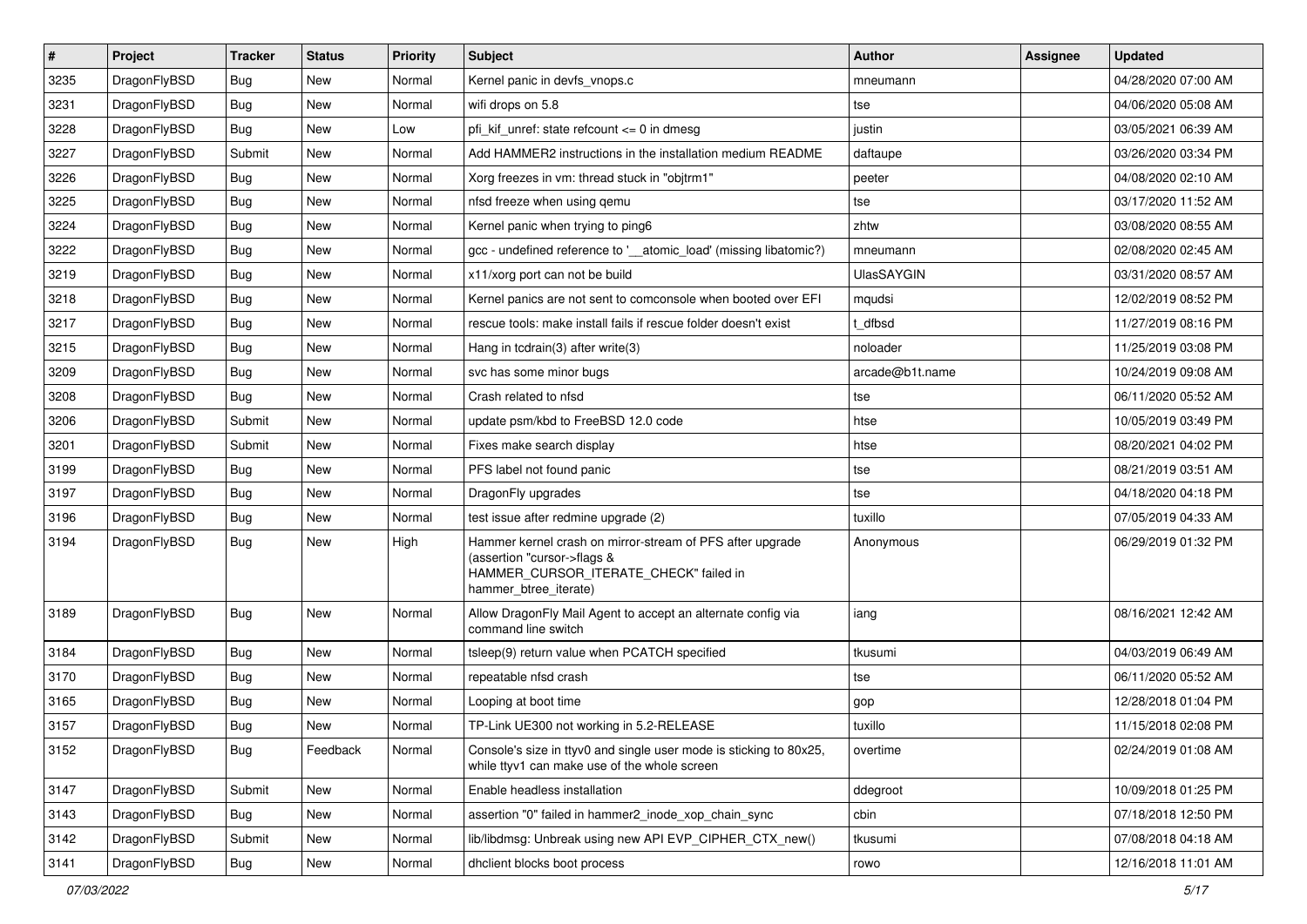| $\vert$ # | Project      | <b>Tracker</b> | <b>Status</b> | <b>Priority</b> | Subject                                                                                                 | Author                 | Assignee | <b>Updated</b>      |
|-----------|--------------|----------------|---------------|-----------------|---------------------------------------------------------------------------------------------------------|------------------------|----------|---------------------|
| 3139      | DragonFlyBSD | <b>Bug</b>     | New           | Normal          | USB Mouse Does Not Work in DragonflyBSD guest on VirtualBox                                             | chiguy1256             |          | 06/24/2018 10:14 PM |
| 3135      | DragonFlyBSD | Submit         | New           | Normal          | Add EVFILT_RECV and EVFILT_SEND                                                                         | tautolog               |          | 05/25/2018 09:59 PM |
| 3134      | DragonFlyBSD | <b>Bug</b>     | New           | Normal          | RFC 3021 (/31 networks) appear to be unsupported                                                        | jailbird               |          | 05/16/2018 11:03 PM |
| 3132      | DragonFlyBSD | Bug            | New           | Low             | unifdef mined                                                                                           | bcallah                |          | 04/26/2018 08:34 PM |
| 3129      | DragonFlyBSD | <b>Bug</b>     | <b>New</b>    | High            | Kernel panic with 5.2.0 on A2SDi-4C-HLN4F                                                               | stateless              |          | 04/24/2018 12:50 AM |
| 3124      | DragonFlyBSD | <b>Bug</b>     | New           | High            | DragonFlyBSD 5.0.2 with Hammer2 with UEFI install doesn't boot                                          | wiesl                  |          | 06/18/2019 05:07 AM |
| 3120      | DragonFlyBSD | Bug            | New           | Normal          | Intel AC 8260 firmware does not load                                                                    | Vintodrimmer           |          | 08/28/2018 03:30 AM |
| 3117      | DragonFlyBSD | <b>Bug</b>     | New           | Normal          | Problem with colours if "intel" video-driver used                                                       | dpostolov              |          | 01/07/2018 11:35 PM |
| 3116      | DragonFlyBSD | Bug            | New           | Normal          | da0 detects on very big volume if to _remove_ usb install stick and<br>reboot on Intel NUC5PPYH         | dpostolov              |          | 01/07/2018 09:40 PM |
| 3113      | DragonFlyBSD | <b>Bug</b>     | In Progress   | Urgent          | Booting vKernel fails due being out of swap space                                                       | tcullen                |          | 05/11/2021 04:14 AM |
| 3111      | DragonFlyBSD | Bug            | In Progress   | High            | Mouse lags every second heavily under X11                                                               | mneumann               |          | 12/12/2017 09:46 PM |
| 3110      | DragonFlyBSD | <b>Bug</b>     | New           | Normal          | crash with ipfw3 under load                                                                             | bnegre82               |          | 12/09/2017 06:22 AM |
| 3107      | DragonFlyBSD | Bug            | New           | Low             | ACPI interrupt storm when loading i915 on Lenovo T460                                                   | oyvinht                |          | 07/15/2020 07:01 AM |
| 3101      | DragonFlyBSD | <b>Bug</b>     | <b>New</b>    | Low             | PFI CGI install not working in dragonflybsd 5.0.1 USB install                                           | bnegre82               |          | 05/11/2021 04:14 AM |
| 3076      | DragonFlyBSD | <b>Bug</b>     | <b>New</b>    | Normal          | sys/dev/netif/ig_hal/e1000_ich8lan.c:1594: sanity checking mixup?                                       | dcb                    |          | 10/11/2017 01:58 AM |
| 3052      | DragonFlyBSD | Bug            | New           | Normal          | panic DragonFly v4.8.1-RELEASE by mounting a malformed NTFS<br>image [64.000]                           | open.source@ribose.com |          | 08/14/2017 03:22 AM |
| 3051      | DragonFlyBSD | <b>Bug</b>     | <b>New</b>    | Normal          | panic DragonFly v4.8.1-RELEASE by mounting a malformed NTFS<br>image [12.000]                           | open.source@ribose.com |          | 08/14/2017 03:20 AM |
| 3049      | DragonFlyBSD | Bug            | New           | Normal          | panic DragonFly v4.8.1-RELEASE by mounting a malformed<br>msdosfs image [12.128]                        | open.source@ribose.com |          | 08/14/2017 02:53 AM |
| 3047      | DragonFlyBSD | <b>Bug</b>     | <b>New</b>    | Normal          | HAMMER critical write error                                                                             | samuel                 |          | 06/19/2019 09:50 AM |
| 3041      | DragonFlyBSD | Submit         | New           | Normal          | firmware: Remove embedding of multiple images in one module.                                            | Anonymous              |          | 12/25/2020 02:15 AM |
| 3036      | DragonFlyBSD | Bug            | New           | Normal          | panic in icmp_redirect_start() ASSERT_IN_NETISR(0)                                                      | tautolog               |          | 05/11/2017 07:27 PM |
| 3035      | DragonFlyBSD | Bug            | New           | Normal          | panic: assertion "cpu >= 0 && cpu < ncpus" failed in netisr_cpuport<br>at /usr/src/sys/net/netisr2.h:87 | masu                   |          | 05/11/2017 01:24 AM |
| 3029      | DragonFlyBSD | Bug            | <b>New</b>    | Normal          | Running DflyBSD 4.8 on FreeBSD bhyve as a guest                                                         | iron                   |          | 05/13/2022 04:33 AM |
| 3025      | DragonFlyBSD | <b>Bug</b>     | New           | Normal          | sys/dev/powermng/powernow/powernow.c:284: bad comparison?                                               | dcb                    |          | 09/23/2017 07:45 AM |
| 3024      | DragonFlyBSD | Bug            | New           | Low             | sys/dev/netif/wi/if_wi.c:1090]: (style) Redundant condition                                             | dcb                    |          | 04/11/2017 11:56 AM |
| 3022      | DragonFlyBSD | <b>Bug</b>     | New           | Normal          | sys/dev/netif/ath/ath/if ath.c:2142: strange bitmask?                                                   | dcb                    |          | 04/11/2017 11:49 AM |
| 3021      | DragonFlyBSD | <b>Bug</b>     | In Progress   | Normal          | sys/dev/drm/i915/i915_gem_stolen.c:115]: (error) Signed integer<br>overflow for expression '65535<<20'  | dcb                    |          | 04/11/2017 12:46 PM |
| 3018      | DragonFlyBSD | <b>Bug</b>     | New           | Normal          | sys/bus/u4b/wlan/if_run.c:5464]: (style) Redundant condition                                            | dcb                    |          | 04/11/2017 11:26 AM |
| 3011      | DragonFlyBSD | Bug            | In Progress   | Normal          | dragonfly/sys/dev/netif/re/re.c: suspicious code ?                                                      | dcb                    |          | 07/29/2017 01:26 AM |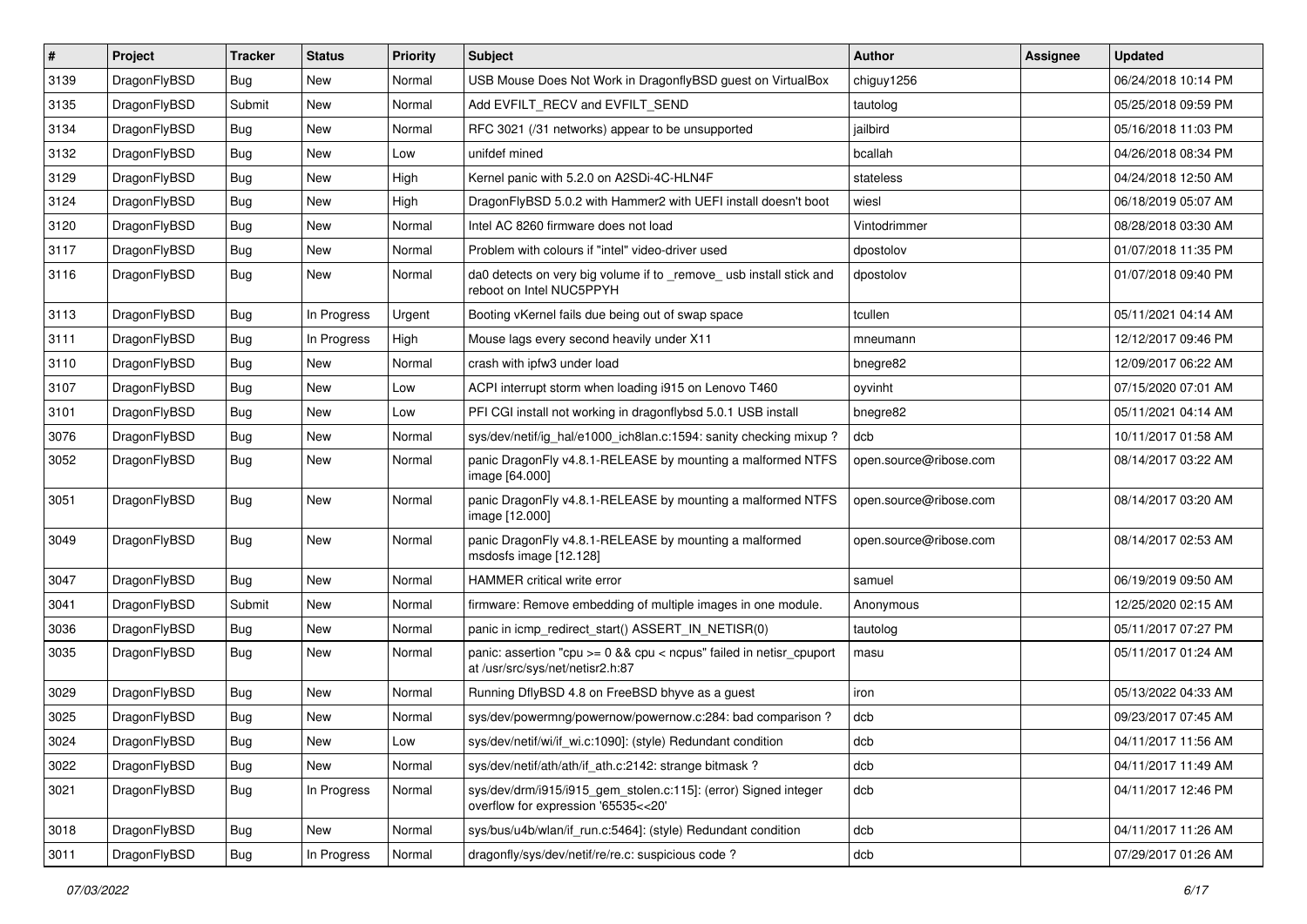| $\#$ | Project      | <b>Tracker</b> | <b>Status</b> | <b>Priority</b> | Subject                                                                                                       | <b>Author</b>   | <b>Assignee</b> | <b>Updated</b>      |
|------|--------------|----------------|---------------|-----------------|---------------------------------------------------------------------------------------------------------------|-----------------|-----------------|---------------------|
| 3006 | DragonFlyBSD | <b>Bug</b>     | New           | Normal          | boot0cfg: panic in kern_udev.c in function _udev_dict_set_cstr when<br>installing in VirtualBox               | MichiGreat      |                 | 04/01/2017 02:22 PM |
| 2994 | DragonFlyBSD | <b>Bug</b>     | New           | Normal          | Intermittent boot hangs after git: hammer - HAMMER Version 7                                                  | davshao         |                 | 03/30/2017 02:06 PM |
| 2972 | DragonFlyBSD | Bug            | New           | Normal          | ipfw3 "deny to me" does not work correctly                                                                    | mneumann        |                 | 12/27/2016 12:11 PM |
| 2970 | DragonFlyBSD | Bug            | New           | Normal          | kernel 4.7: "Is -l" causes panic on UDF filesystem: "bgetvp -<br>overlapping buffer"                          | peeter          |                 | 12/21/2016 02:46 AM |
| 2958 | DragonFlyBSD | Bug            | Feedback      | Normal          | Hammer FS dies during pruning after massive write load                                                        | neilb           |                 | 10/11/2016 04:20 AM |
| 2957 | DragonFlyBSD | Bug            | Feedback      | Normal          | swapoff -a followed by swapon -a doesn't give your swap back                                                  | neilb           |                 | 10/09/2016 04:17 AM |
| 2936 | DragonFlyBSD | Bug            | <b>New</b>    | Normal          | loader.efi crashes while loading kernel                                                                       | spaceille       |                 | 08/20/2016 06:17 AM |
| 2933 | DragonFlyBSD | Submit         | New           | Normal          | Remove unix domain socket support from cat(1)                                                                 | sevan           |                 | 08/01/2016 08:10 PM |
| 2931 | DragonFlyBSD | Bug            | <b>New</b>    | Low             | 'gdb' of 'vkernel' unable to print backtrace                                                                  | tofergus        |                 | 07/26/2016 01:51 PM |
| 2930 | DragonFlyBSD | Bug            | New           | High            | 'objcache' causes panic during 'nfs_readdir'                                                                  | tofergus        |                 | 07/26/2016 01:09 PM |
| 2924 | DragonFlyBSD | Bug            | New           | Normal          | cat -v fails to tag characters in extended table with M- prefix with<br>some locales                          | sevan           |                 | 07/11/2016 07:18 AM |
| 2921 | DragonFlyBSD | Submit         | <b>New</b>    | Normal          | Allow moused to accept userland mouse events                                                                  | tautolog        |                 | 05/11/2021 04:08 AM |
| 2917 | DragonFlyBSD | Bug            | <b>New</b>    | Normal          | da8: reading primary partition table: error accessing offset<br>000000000000 for 512                          | liweitianux     |                 | 05/11/2021 08:43 PM |
| 2915 | DragonFlyBSD | Bug            | <b>New</b>    | High            | Hammer mirror-copy problem                                                                                    | t dfbsd         |                 | 08/25/2016 05:28 AM |
| 2898 | DragonFlyBSD | Bug            | New           | Normal          | <b>HAMMER</b> panic                                                                                           | pavalos         |                 | 11/03/2018 07:05 AM |
| 2892 | DragonFlyBSD | Bug            | New           | Normal          | swap pager:indefinite wait bufferf error                                                                      | lhmwzy          |                 | 02/21/2016 10:32 PM |
| 2891 | DragonFlyBSD | Bug            | New           | Normal          | Kernel panic in IEEE802.11 related code                                                                       | shamaz          |                 | 05/29/2016 05:49 PM |
| 2890 | DragonFlyBSD | Bug            | <b>New</b>    | Normal          | not able to boot usb installer on Toshiba Chromebook 2                                                        | johnnywhishbone |                 | 02/22/2016 03:42 AM |
| 2887 | DragonFlyBSD | Bug            | New           | Low             | Missing extattr_namespace_to_string and<br>extattr_string_to_namespace functions                              | rubenk          |                 | 02/06/2016 05:09 AM |
| 2886 | DragonFlyBSD | Bug            | New           | Normal          | dragonfly mail agent: sending a testmail causes high system load                                              | worf            |                 | 02/05/2016 05:53 AM |
| 2882 | DragonFlyBSD | Bug            | <b>New</b>    | Low             | bridge sends packets from individual interfaces                                                               | arcade@b1t.name |                 | 01/09/2016 12:43 PM |
| 2881 | DragonFlyBSD | Bug            | New           | Normal          | Pulseaudio hangs/resets system when starting X11                                                              | mneumann        |                 | 01/09/2016 03:08 AM |
| 2878 | DragonFlyBSD | Bug            | <b>New</b>    | Low             | [fix] CCVER problem when using clang and cpu extensions<br>(intrinsics)                                       | arcade@b1t.name |                 | 06/24/2016 04:25 AM |
| 2877 | DragonFlyBSD | Bug            | <b>New</b>    | Low             | sed fails when working with UTF-8 locale and non-UTF symbols                                                  | arcade@b1t.name |                 | 12/30/2015 11:20 AM |
| 2874 | DragonFlyBSD | <b>Bug</b>     | New           | Normal          | make world DESTDIR=/emptydir fails                                                                            | pascii          |                 | 12/25/2015 07:04 AM |
| 2863 | DragonFlyBSD | Bug            | New           | Normal          | HAMMER synch tid is zero                                                                                      | shamaz          |                 | 12/12/2015 11:24 PM |
| 2859 | DragonFlyBSD | <b>Bug</b>     | New           | Low             | Installer configuration menu always highlights "Select timezone", no<br>matter which step was last completed. | cgag            |                 | 12/02/2015 01:54 PM |
| 2858 | DragonFlyBSD | <b>Bug</b>     | New           | Low             | Installer "Local or UTC" question should have "No" selected by<br>default.                                    | cgag            |                 | 12/02/2015 01:18 PM |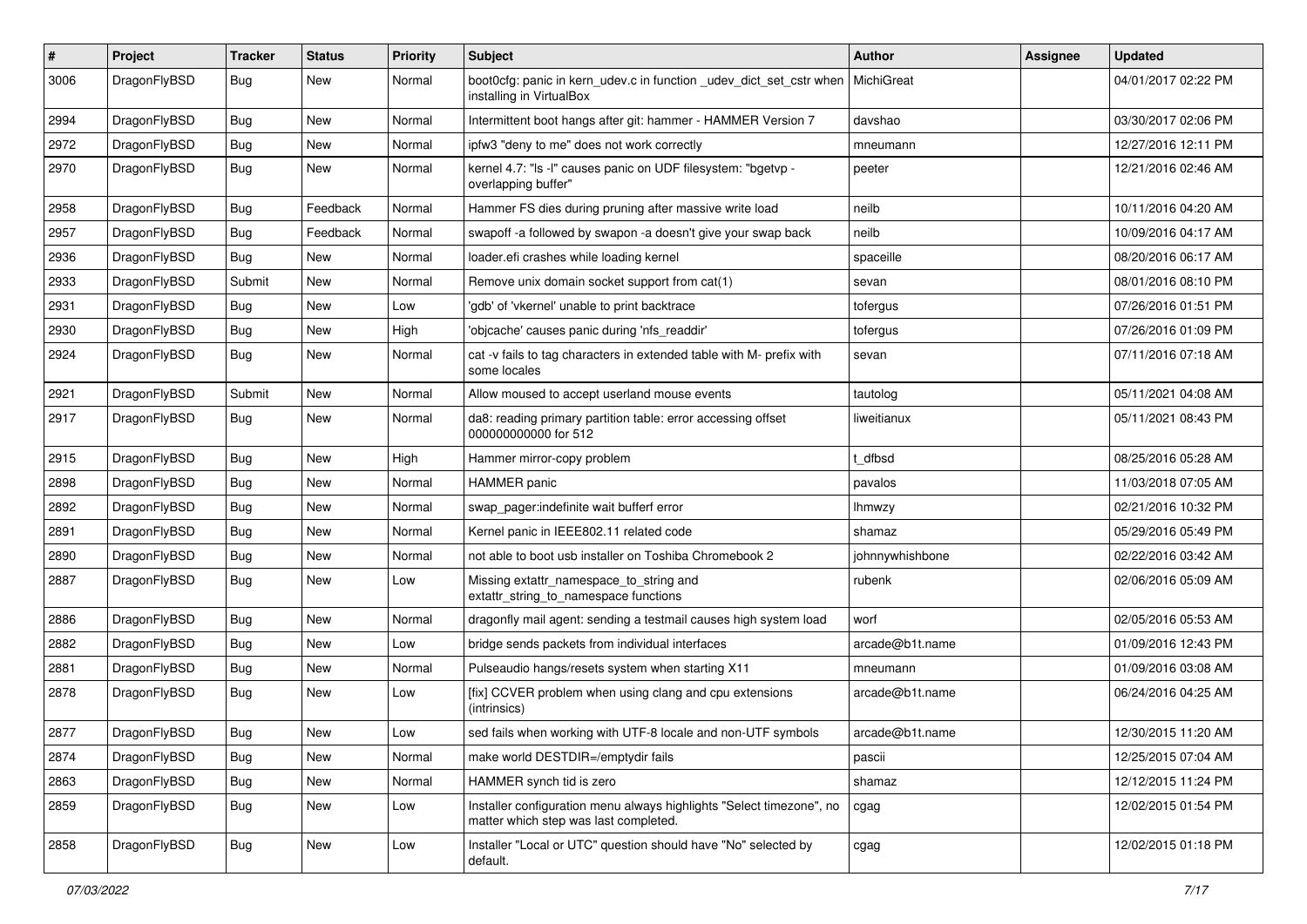| $\pmb{\#}$ | Project      | <b>Tracker</b> | <b>Status</b> | <b>Priority</b> | Subject                                                                                                              | <b>Author</b>    | <b>Assignee</b> | <b>Updated</b>      |
|------------|--------------|----------------|---------------|-----------------|----------------------------------------------------------------------------------------------------------------------|------------------|-----------------|---------------------|
| 2857       | DragonFlyBSD | Bug            | New           | Normal          | hammer stalls via bitcoin-qt                                                                                         | tkusumi          |                 | 11/30/2015 06:52 AM |
| 2852       | DragonFlyBSD | Bug            | New           | Normal          | Hammer File System - hangs on undo during system boot / mount -<br>will not recover on DragonFlyBSD newer than 3.6.0 | abale            |                 | 05/11/2021 04:07 AM |
| 2840       | DragonFlyBSD | <b>Bug</b>     | <b>New</b>    | Normal          | wrong voltage is reported                                                                                            | vellowrabbit2010 |                 | 09/11/2015 06:09 PM |
| 2835       | DragonFlyBSD | Bug            | <b>New</b>    | Normal          | /usr/include/c++/5.0/bits/c++locale.h likes<br>POSIX_C_SOURCE>=200809                                                | davshao          |                 | 11/18/2015 03:40 AM |
| 2820       | DragonFlyBSD | Bug            | New           | Normal          | TP-Link USB Wi-Fi adapter cannot be reattached to the system                                                         | shamaz           |                 | 05/22/2015 09:45 PM |
| 2816       | DragonFlyBSD | <b>Bug</b>     | <b>New</b>    | Normal          | A multitasking process being debugged can get stuck                                                                  | phma             |                 | 05/19/2015 03:57 AM |
| 2812       | DragonFlyBSD | Bug            | New           | Normal          | Panic on Intel DE3815TYKHE                                                                                           | tmorp            |                 | 05/14/2015 03:14 PM |
| 2809       | DragonFlyBSD | Bug            | New           | Normal          | hammer mirror-stream                                                                                                 | masu             |                 | 04/10/2015 12:33 AM |
| 2808       | DragonFlyBSD | Bug            | New           | Normal          | X freeze by switching between X and VT - results in black screen                                                     | lukesky333       |                 | 05/11/2021 03:55 AM |
| 2806       | DragonFlyBSD | Bug            | <b>New</b>    | Normal          | failed to configure a link-local address on ath $0$ (errno = 22)                                                     | Chingyuan        |                 | 05/25/2021 01:00 AM |
| 2803       | DragonFlyBSD | <b>Bug</b>     | <b>New</b>    | Normal          | HAMMER: Warning: UNDO area too small!                                                                                | ftigeot          |                 | 03/11/2015 03:42 PM |
| 2802       | DragonFlyBSD | Bug            | <b>New</b>    | Normal          | USB Wifi urtwn0 crash from cd boot                                                                                   | opvalues         |                 | 03/10/2015 01:07 AM |
| 2799       | DragonFlyBSD | Bug            | <b>New</b>    | Normal          | Fatal trap 12 caused by moused(8) -p /dev/cual0                                                                      | opvalues         |                 | 03/04/2015 11:01 PM |
| 2797       | DragonFlyBSD | Bug            | In Progress   | Low             | vkernels with & without machdep.pmap mmu optimize                                                                    | yellowrabbit2010 |                 | 11/27/2021 08:06 AM |
| 2790       | DragonFlyBSD | Submit         | New           | Low             | filedesc softrefs increment code factoring                                                                           | dclink           |                 | 02/21/2015 04:00 AM |
| 2788       | DragonFlyBSD | Bug            | <b>New</b>    | Normal          | ioctl GSLICEINFO: Not working for vnode slice                                                                        | mneumann         |                 | 02/12/2015 07:49 AM |
| 2738       | DragonFlyBSD | Bug            | New           | Normal          | Hammer: Strange behavior when trying to recover old version of<br>moved file                                         | roland           |                 | 11/20/2014 08:02 AM |
| 2736       | DragonFlyBSD | <b>Bug</b>     | <b>New</b>    | High            | kernel panics on acpi_timer_probe function                                                                           | cnb              |                 | 05/11/2021 03:55 AM |
| 2735       | DragonFlyBSD | Bug            | <b>New</b>    | Urgent          | iwn panics SYSSASSERT                                                                                                | cnb              |                 | 05/11/2021 03:55 AM |
| 2731       | DragonFlyBSD | Bug            | In Progress   | Normal          | Screen full of random colors when starting Xorg with Intel Haswell<br>HD Graphics P4600                              | ikatzmaier       |                 | 11/12/2014 04:08 PM |
| 2712       | DragonFlyBSD | Bug            | <b>New</b>    | Normal          | connect(2) returns EINVAL when retrying after ECONNREFUSED                                                           | jorisgio         |                 | 08/14/2014 05:31 PM |
| 2708       | DragonFlyBSD | <b>Bug</b>     | <b>New</b>    | Normal          | unable to send TCP nor UDP on age(4) interface                                                                       | dermiste         |                 | 05/11/2021 03:54 AM |
| 2688       | DragonFlyBSD | <b>Bug</b>     | New           | Normal          | 67613368bdda7 Fix wrong checks for U4B presence Asrock Z77M<br>difficulty detecting USB keyboard                     | davshao          |                 | 06/28/2014 07:08 PM |
| 2687       | DragonFlyBSD | Bug            | <b>New</b>    | Normal          | natacontrol software RAID in installer                                                                               | csmelosky        |                 | 06/22/2014 12:03 PM |
| 2680       | DragonFlyBSD | <b>Bug</b>     | New           | Low             | boot0cfg update makes box unbootable                                                                                 | herrgard         |                 | 06/10/2014 06:02 AM |
| 2675       | DragonFlyBSD | Bug            | New           | Low             | Ultimate N WiFi Link 5300 get iwn intr: fatal firmware error on 5GHz                                                 | revuwa           |                 | 05/11/2021 04:07 AM |
| 2674       | DragonFlyBSD | <b>Bug</b>     | New           | Normal          | <b>GPT Support</b>                                                                                                   | ftigeot          |                 | 12/28/2015 02:54 PM |
| 2657       | DragonFlyBSD | <b>Bug</b>     | New           | High            | Needs acl to migrate our servers                                                                                     | ferney           |                 | 03/31/2014 11:37 AM |
| 2652       | DragonFlyBSD | <b>Bug</b>     | New           | Normal          | 189a0ff3761b47  ix: Implement MSI-X support locks up Lenovo<br>S10 Intel Atom n270                                   | davshao          |                 | 05/14/2014 01:55 AM |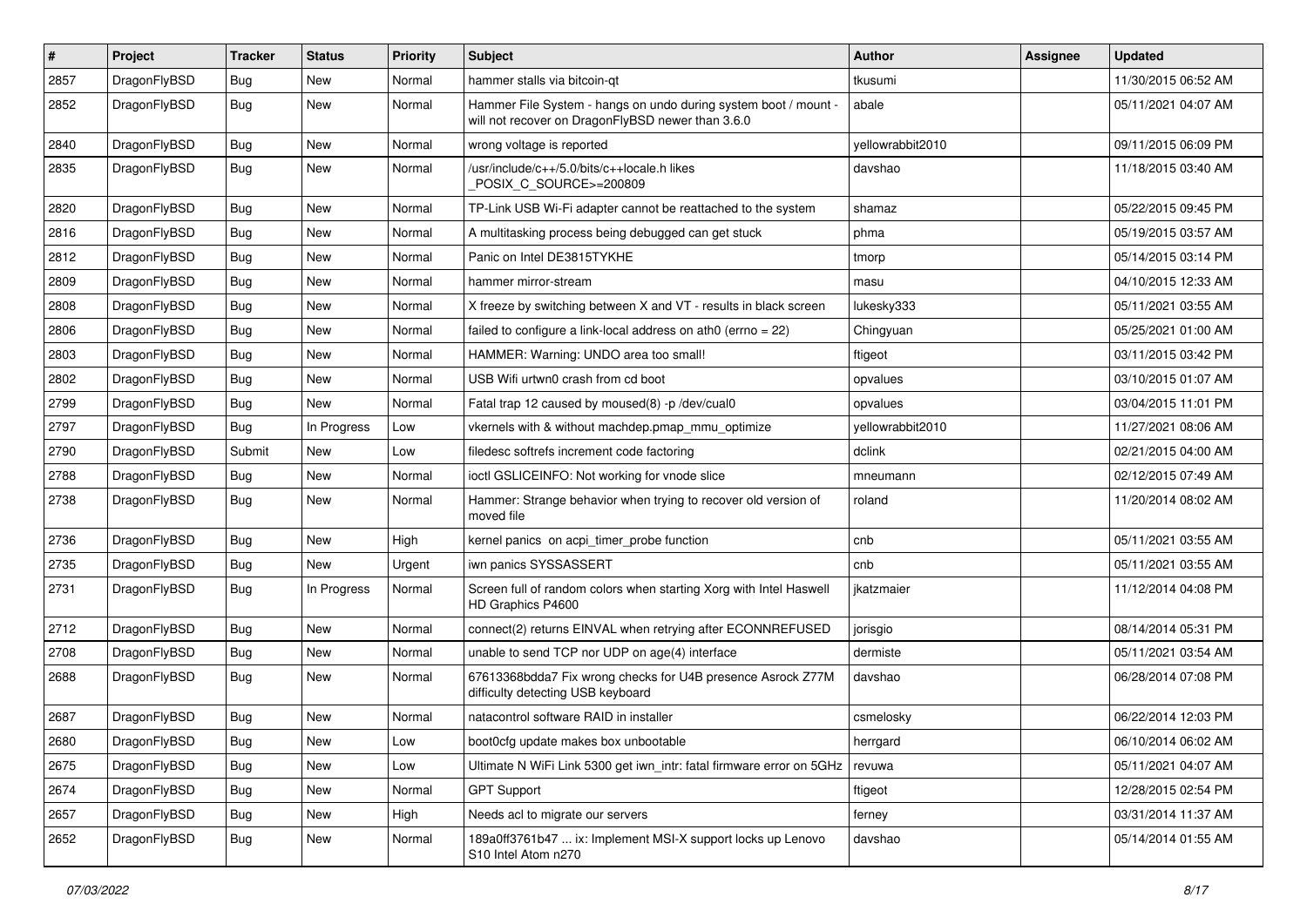| $\vert$ # | Project      | <b>Tracker</b> | <b>Status</b> | <b>Priority</b> | <b>Subject</b>                                                                                                 | <b>Author</b>     | Assignee | <b>Updated</b>      |
|-----------|--------------|----------------|---------------|-----------------|----------------------------------------------------------------------------------------------------------------|-------------------|----------|---------------------|
| 2647      | DragonFlyBSD | Bug            | <b>New</b>    | Normal          | HAMMER panic on 3.6.0                                                                                          | tuxillo           |          | 05/11/2021 03:54 AM |
| 2645      | DragonFlyBSD | <b>Bug</b>     | <b>New</b>    | Normal          | panic with dsched fq and ioprio                                                                                | jyoung15          |          | 02/20/2014 07:29 AM |
| 2644      | DragonFlyBSD | <b>Bug</b>     | Feedback      | Normal          | 3.6.0-REL trap 9 on boot                                                                                       | memmerto          |          | 11/27/2021 08:08 AM |
| 2641      | DragonFlyBSD | Bug            | <b>New</b>    | Normal          | Panic when loading natapci as module                                                                           | tuxillo           |          | 05/11/2021 03:54 AM |
| 2638      | DragonFlyBSD | <b>Bug</b>     | Feedback      | High            | Fix machdep.pmap_mmu_optimize                                                                                  | tuxillo           |          | 05/11/2021 04:07 AM |
| 2636      | DragonFlyBSD | <b>Bug</b>     | Feedback      | Low             | Add -x flag to iostat (a la solaris)                                                                           | tuxillo           |          | 05/11/2021 04:07 AM |
| 2631      | DragonFlyBSD | Bug            | In Progress   | Low             | Verify library versioning current with full package build and switch it<br>on (after publishing packages)      | tuxillo           |          | 05/11/2021 04:06 AM |
| 2630      | DragonFlyBSD | Bug            | <b>New</b>    | Normal          | Bring in latest iconv fixes from FreeBSD10 as well as csmapper<br>updates                                      | tuxillo           |          | 05/11/2021 03:54 AM |
| 2629      | DragonFlyBSD | <b>Bug</b>     | <b>New</b>    | Normal          | Replace gcc44 with llvm34, clang34, and libc++                                                                 | tuxillo           |          | 06/02/2014 02:30 PM |
| 2626      | DragonFlyBSD | Bug            | <b>New</b>    | Normal          | iwn driver drops with error: "firmware error 'iwn_intr: fatal firmware<br>error"                               | rodyaj            |          | 01/09/2014 05:50 AM |
| 2622      | DragonFlyBSD | <b>Bug</b>     | <b>New</b>    | Normal          | VAIO FIT15E fn keys support                                                                                    | nonsolosoft       |          | 12/31/2013 01:31 AM |
| 2621      | DragonFlyBSD | Bug            | <b>New</b>    | Normal          | core dump using cdrom                                                                                          | nonsolosoft       |          | 12/27/2013 12:43 AM |
| 2620      | DragonFlyBSD | Bug            | <b>New</b>    | Normal          | moused problem                                                                                                 | FilippoMo         |          | 12/20/2013 10:32 AM |
| 2619      | DragonFlyBSD | <b>Bug</b>     | <b>New</b>    | Normal          | DragonFly 3.6 can't be installed on a 6TB volume                                                               | ftigeot           |          | 02/23/2014 11:55 PM |
| 2618      | DragonFlyBSD | <b>Bug</b>     | <b>New</b>    | Normal          | mouse problem on RELEASE-3_6_0                                                                                 | FilippoMo         |          | 12/20/2013 03:26 AM |
| 2617      | DragonFlyBSD | <b>Bug</b>     | Feedback      | Normal          | Possible issue with wireless mouse on 3.6 release                                                              | FilippoMo         |          | 01/14/2015 03:42 PM |
| 2611      | DragonFlyBSD | Bug            | <b>New</b>    | Normal          | Change in IP address results in network not working                                                            | phma              |          | 12/05/2013 07:55 PM |
| 2609      | DragonFlyBSD | Bug            | New           | Normal          | master: panic: assertion<br>"LWKT_TOKEN_HELD_ANY(vm_object_token(object))" failed in<br>swp_pager_lookup       | thomas.nikolajsen |          | 11/28/2013 11:36 AM |
| 2604      | DragonFlyBSD | <b>Bug</b>     | <b>New</b>    | Normal          | dell laptop does not boot with LATEST                                                                          | isenmann          |          | 11/20/2013 02:07 AM |
| 2598      | DragonFlyBSD | Bug            | <b>New</b>    | Normal          | i386 via USB Booting                                                                                           | mbzadegan         |          | 10/21/2013 02:28 AM |
| 2595      | DragonFlyBSD | Bug            | <b>New</b>    | Normal          | DragonFly 3.4.3 crashes on SUN Blade X6250 with Qlogic ISP 2432<br>FC card                                     | Turvamies         |          | 10/07/2013 11:53 AM |
| 2587      | DragonFlyBSD | Bug            | <b>New</b>    | Normal          | SATA DVD writer not detected by DragonFly                                                                      | srussell          |          | 09/04/2020 08:55 AM |
| 2586      | DragonFlyBSD | <b>Bug</b>     | <b>New</b>    | Normal          | pf: "modulate" state seems problematic                                                                         | srussell          |          | 09/25/2013 07:36 PM |
| 2569      | DragonFlyBSD | Bug            | New           | Normal          | ctime NFS                                                                                                      | ferney            |          | 08/11/2013 04:35 AM |
| 2568      | DragonFlyBSD | Bug            | New           | Normal          | AHCI panic                                                                                                     | josepht           |          | 06/07/2013 05:52 PM |
| 2565      | DragonFlyBSD | <b>Bug</b>     | New           | Normal          | "ifconfig ix0 up" panic                                                                                        | Itpig402a         |          | 06/03/2013 05:46 AM |
| 2557      | DragonFlyBSD | <b>Bug</b>     | New           | Normal          | stock 3.4.1 kernel halts during booting if dm and dm_target_crypt<br>are loaded and RAID controller is present | phma              |          | 05/12/2013 10:38 PM |
| 2556      | DragonFlyBSD | <b>Bug</b>     | Feedback      | Normal          | DragonFly v3.5.0.81.gd3479 - Process signal weirdness                                                          | tuxillo           |          | 12/17/2013 03:48 PM |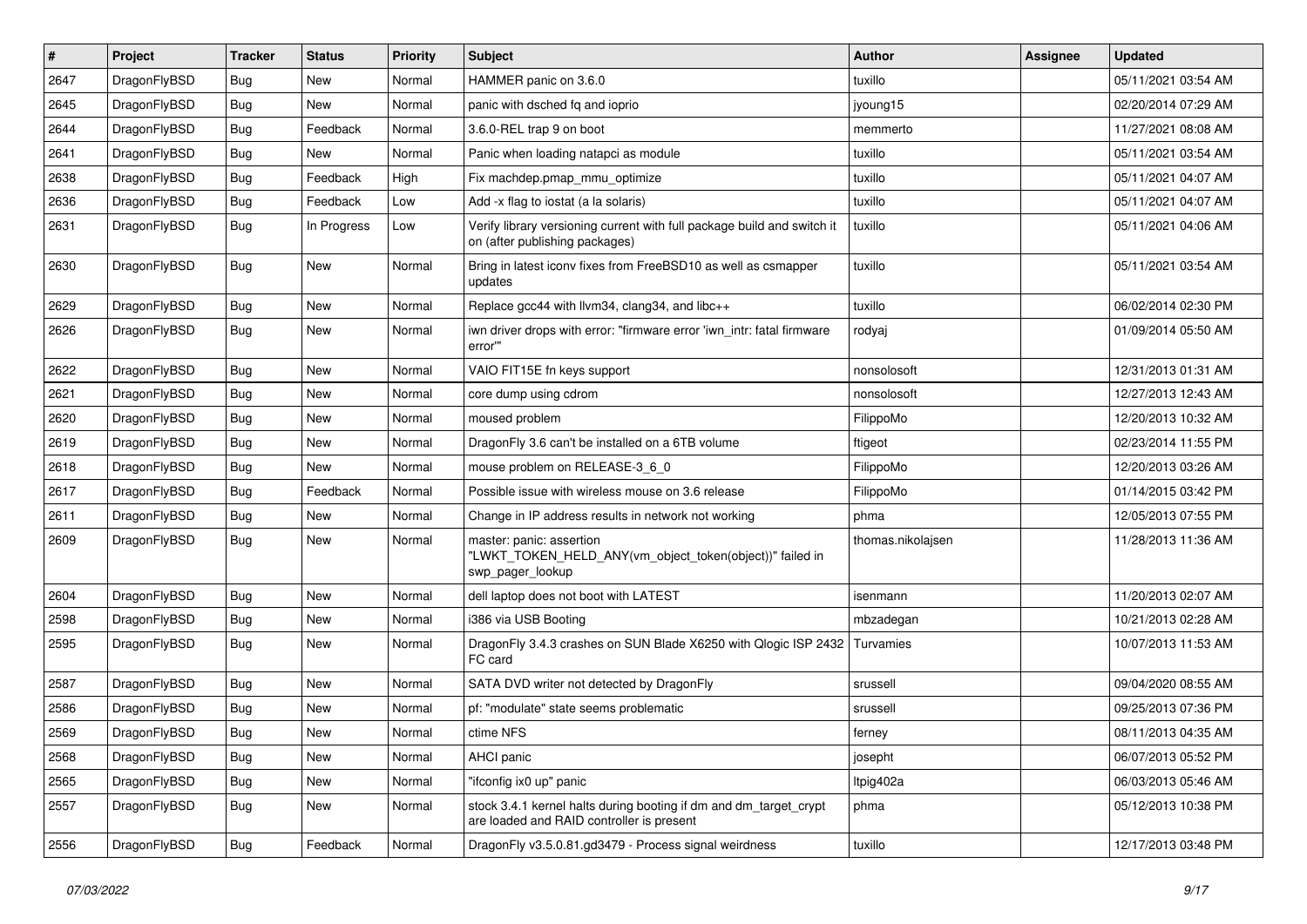| $\sharp$ | Project      | <b>Tracker</b> | <b>Status</b> | <b>Priority</b> | Subject                                                                                                                      | <b>Author</b>     | Assignee | <b>Updated</b>      |
|----------|--------------|----------------|---------------|-----------------|------------------------------------------------------------------------------------------------------------------------------|-------------------|----------|---------------------|
| 2552     | DragonFlyBSD | <b>Bug</b>     | <b>New</b>    | Low             | hammer recovery should indicate progress                                                                                     | phma              |          | 05/03/2013 12:13 AM |
| 2547     | DragonFlyBSD | <b>Bug</b>     | New           | High            | crashed while doing a dry run of pkg_rolling-replace                                                                         | phma              |          | 04/18/2013 10:40 PM |
| 2544     | DragonFlyBSD | <b>Bug</b>     | New           | Normal          | live DVD system boot (menu option 1) caused db> prompt on<br>PE1950                                                          | estrabd           |          | 05/11/2021 03:54 AM |
| 2535     | DragonFlyBSD | <b>Bug</b>     | <b>New</b>    | Normal          | Imap processes apparentlt blocked on disk I/O                                                                                | ftigeot           |          | 04/02/2013 09:31 AM |
| 2531     | DragonFlyBSD | <b>Bug</b>     | <b>New</b>    | Normal          | camcontrol fails to disable APM                                                                                              | m.lombardi85      |          | 03/23/2013 12:28 PM |
| 2529     | DragonFlyBSD | <b>Bug</b>     | <b>New</b>    | Low             | Sundance network adapter is not detected and attached                                                                        | kworr             |          | 03/25/2013 02:29 AM |
| 2526     | DragonFlyBSD | <b>Bug</b>     | New           | Normal          | hammer cleanup doesn't run on first day of DST                                                                               | pavalos           |          | 10/18/2016 05:28 PM |
| 2520     | DragonFlyBSD | <b>Bug</b>     | New           | Normal          | panic: assertion "IS_SERIALIZED((ifp->if_serializer))" failed in<br>if_default_serialize_assert at /usr/src/sys/net/if.c:437 | ano               |          | 03/09/2013 12:14 AM |
| 2509     | DragonFlyBSD | <b>Bug</b>     | <b>New</b>    | Normal          | Redefinition of DIRBLKSIZ in restore(8)                                                                                      | swildner          |          | 06/04/2022 04:40 AM |
| 2499     | DragonFlyBSD | <b>Bug</b>     | In Progress   | Urgent          | DRAGONFLY_3_2 lockd not responding correctly                                                                                 | Nerzhul           |          | 01/22/2013 12:47 PM |
| 2498     | DragonFlyBSD | <b>Bug</b>     | New           | Normal          | DFBSD v3.2.2-RELEASE - LIST_FIRST(&bp->b_dep) == NULL"<br>failed in vfs vmio release                                         | tuxillo           |          | 05/31/2022 04:09 PM |
| 2495     | DragonFlyBSD | <b>Bug</b>     | <b>New</b>    | High            | DFBSD v3.3.0.960.g553fe7 - ocnt != 0" failed in<br>prop object release                                                       | tuxillo           |          | 05/31/2022 04:08 PM |
| 2493     | DragonFlyBSD | <b>Bug</b>     | <b>New</b>    | Normal          | vidcontrol: invalid video mode name                                                                                          | Svarov            |          | 01/24/2013 09:55 AM |
| 2490     | DragonFlyBSD | <b>Bug</b>     | <b>New</b>    | Normal          | nmalloc should color addresses to avoid cache bank conflictsw                                                                | vsrinivas         |          | 06/10/2014 05:51 AM |
| 2489     | DragonFlyBSD | <b>Bug</b>     | New           | Normal          | nmalloc doesn't cache VA for allocations > 8KB                                                                               | vsrinivas         |          | 06/10/2014 05:51 AM |
| 2473     | DragonFlyBSD | <b>Bug</b>     | <b>New</b>    | Normal          | Kernel crash when trying to up the wpi0 device (Dfly<br>v3.3.0.758.g47388-DEVELOPMENT)                                       | tomaz             |          | 02/24/2014 08:50 AM |
| 2459     | DragonFlyBSD | <b>Bug</b>     | Feedback      | Normal          | apic problems with HP Probook 4510s                                                                                          | thowe             |          | 11/27/2021 08:22 AM |
| 2453     | DragonFlyBSD | <b>Bug</b>     | <b>New</b>    | Normal          | panic: assertion "gd->gd_spinlocks == 0" failed                                                                              | Johannes.Hofmann  |          | 11/12/2012 12:54 PM |
| 2444     | DragonFlyBSD | <b>Bug</b>     | New           | Normal          | Crash during Hammer overnight cleanup                                                                                        | justin            |          | 11/04/2012 07:58 AM |
| 2436     | DragonFlyBSD | <b>Bug</b>     | New           | Normal          | panic: assertion "lp->lwp_qcpu == dd->cpuid" failed in<br>dfly_acquire_curproc                                               | thomas.nikolajsen |          | 01/23/2013 11:07 AM |
| 2434     | DragonFlyBSD | <b>Bug</b>     | <b>New</b>    | Normal          | BTX Halted - Boot fails on USB/GUI                                                                                           | lucmy             |          | 10/17/2012 08:12 PM |
| 2430     | DragonFlyBSD | <b>Bug</b>     | New           | Normal          | Alternate Password Hash method                                                                                               | robin.carey1      |          | 10/07/2012 06:28 AM |
| 2423     | DragonFlyBSD | Bug            | New           | Urgent          | After multiple panics/locks, hitting KKASSERT in<br>hammer init cursor                                                       | rumcic            |          | 09/18/2012 02:28 AM |
| 2421     | DragonFlyBSD | <b>Bug</b>     | New           | High            | Kernel panic: vm_fault: page 0xc0f70000 not busy!                                                                            | lentferj          |          | 10/03/2012 08:16 AM |
| 2414     | DragonFlyBSD | <b>Bug</b>     | In Progress   | Normal          | Lenovo S10 acpi freeze (not new)                                                                                             | davshao           |          | 05/11/2021 04:13 AM |
| 2412     | DragonFlyBSD | <b>Bug</b>     | New           | Normal          | wlan0 fails to get address via dhclient                                                                                      | nonsolosoft       |          | 08/30/2012 05:55 AM |
| 2403     | DragonFlyBSD | <b>Bug</b>     | <b>New</b>    | Low             | newfs -E doesn't handle /dev/serno device names properly                                                                     | ftigeot           |          | 08/17/2012 05:07 AM |
| 2396     | DragonFlyBSD | <b>Bug</b>     | Feedback      | High            | Latest 3.1 development version core dumps while destroying master<br><b>PFS</b>                                              | sgeorge           |          | 01/23/2013 04:10 PM |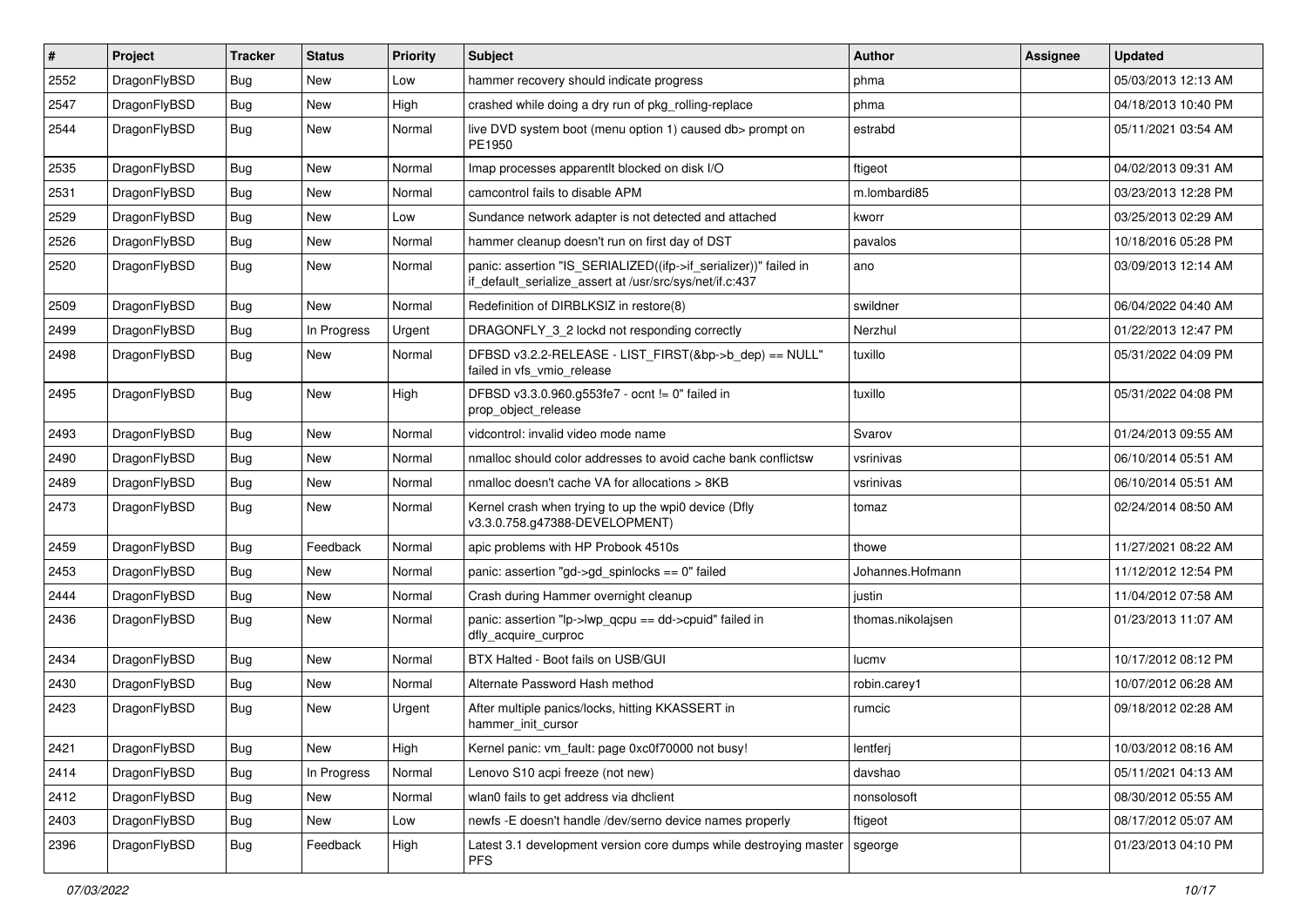| $\sharp$ | Project      | <b>Tracker</b> | <b>Status</b> | <b>Priority</b> | Subject                                                                                                    | <b>Author</b>     | <b>Assignee</b> | <b>Updated</b>      |
|----------|--------------|----------------|---------------|-----------------|------------------------------------------------------------------------------------------------------------|-------------------|-----------------|---------------------|
| 2389     | DragonFlyBSD | Bug            | New           | Normal          | computer crashed while listing processes                                                                   | phma              |                 | 06/18/2012 02:49 PM |
| 2387     | DragonFlyBSD | Bug            | <b>New</b>    | Normal          | hammer ignores -t during dedup                                                                             | phma              |                 | 06/17/2012 12:30 PM |
| 2371     | DragonFlyBSD | <b>Bug</b>     | New           | Normal          | Timezone problem with America/Sao_Paulo                                                                    | raitech           |                 | 05/17/2012 01:42 PM |
| 2369     | DragonFlyBSD | Bug            | New           | Normal          | panic: Bad link elm 0xffffffe07edf6068 next->prev != elm                                                   | jaydg             |                 | 08/15/2012 03:04 AM |
| 2360     | DragonFlyBSD | Bug            | In Progress   | Normal          | Wishlist: virtio driver import                                                                             | vsrinivas         |                 | 06/04/2022 04:16 AM |
| 2351     | DragonFlyBSD | Bug            | In Progress   | Normal          | DFBSD v3.1.0.579.g44ccf - Stuck during startup, random freezes                                             | tuxillo           |                 | 04/24/2012 08:21 AM |
| 2347     | DragonFlyBSD | Bug            | Feedback      | High            | Hammer PFSes destroy does not give back full space allocated to<br><b>PFS</b>                              | sgeorge           |                 | 07/19/2012 01:11 AM |
| 2345     | DragonFlyBSD | Bug            | In Progress   | Normal          | DFBSD v3.1.0.457.gd679f - NFS panic on diskless station                                                    | tuxillo           |                 | 04/07/2012 05:22 PM |
| 2331     | DragonFlyBSD | Bug            | <b>New</b>    | Normal          | reading mouse mode from unopen file descriptor hangs mouse<br>driver                                       | phma              |                 | 03/14/2012 09:43 AM |
| 2329     | DragonFlyBSD | Bug            | <b>New</b>    | Normal          | ibm x3550 & acpi                                                                                           | ano               |                 | 06/03/2014 11:37 AM |
| 2324     | DragonFlyBSD | Bug            | <b>New</b>    | Normal          | natacotrol support > 2TB not working even after the ftigeot patch                                          | zenny             |                 | 03/03/2012 01:00 AM |
| 2319     | DragonFlyBSD | Bug            | New           | Normal          | crypt/passwd forward compat                                                                                | c.turner1         |                 | 02/28/2012 12:39 PM |
| 2316     | DragonFlyBSD | Bug            | New           | Normal          | Ungraceful invalid password handling for adding a new user in the<br>installer                             | rune              |                 | 04/27/2012 11:23 PM |
| 2311     | DragonFlyBSD | Bug            | <b>New</b>    | Normal          | Xorg crash having something to do with drm                                                                 | phma              |                 | 02/22/2012 09:59 AM |
| 2308     | DragonFlyBSD | Bug            | New           | Normal          | System freeze when unloading snd_hda                                                                       | jaydg             |                 | 02/19/2012 07:15 AM |
| 2306     | DragonFlyBSD | Bug            | New           | Normal          | a crash starts the kernel debugger in text mode, but just reboots in X                                     | phma              |                 | 02/11/2012 08:02 PM |
| 2297     | DragonFlyBSD | Bug            | New           | Normal          | strange NFS (client) error messages / problems                                                             | Anonymous         |                 | 02/19/2012 02:59 PM |
| 2296     | DragonFlyBSD | Bug            | In Progress   | High            | panic: assertion "m->wire_count > 0" failed                                                                | thomas.nikolajsen |                 | 08/30/2012 06:09 AM |
| 2292     | DragonFlyBSD | Bug            | New           | Normal          | re interface with jumbo frames (mtu larger than 1500) hangs after<br>some traffic                          | Anonymous         |                 | 01/31/2012 12:11 AM |
| 2288     | DragonFlyBSD | Bug            | Feedback      | Normal          | Random IO performance loss introduced since January 1st                                                    | lentferj          |                 | 01/23/2013 04:21 PM |
| 2287     | DragonFlyBSD | Bug            | New           | Normal          | HAMMER(ROOT) Illegal UNDO TAIL signature at<br>300000001967c000                                            | y0n3t4n1          |                 | 11/07/2018 01:22 AM |
| 2283     | DragonFlyBSD | Bug            | <b>New</b>    | Normal          | DFBSD DragonFly v2.13.0.957.g4f459 - pmap_release: page<br>should already be gone 0xc27120bc               | tuxillo           |                 | 01/23/2012 03:03 AM |
| 2282     | DragonFlyBSD | Bug            | In Progress   | Normal          | gdb segfaults with certain corefiles                                                                       | tuxillo           |                 | 01/18/2012 04:40 PM |
| 2254     | DragonFlyBSD | Bug            | New           | Normal          | panic: assertion "ref < &td->td_toks_end" failed in lwkt_gettoken at<br>/usr/src/sys/kern/lwkt_token.c:588 | eocallaghan       |                 | 12/05/2011 10:21 PM |
| 2250     | DragonFlyBSD | <b>Bug</b>     | New           | Normal          | Kernel panic                                                                                               | adamk             |                 | 11/23/2018 01:10 AM |
| 2248     | DragonFlyBSD | Bug            | New           | Normal          | sysctl panic                                                                                               | pavalos           |                 | 11/23/2011 06:23 PM |
| 2245     | DragonFlyBSD | <b>Bug</b>     | New           | Normal          | panic: assertion "ref < &td->td_toks_end" failed in lwkt_gettoken at<br>/usr/src/sys/kern/lwkt_token.c:588 | juanfra684        |                 | 11/22/2011 07:41 PM |
| 2224     | DragonFlyBSD | <b>Bug</b>     | New           | Normal          | v2.13.0.291.gaa7ec - Panic on fq while installing world                                                    | tuxillo           |                 | 11/18/2011 01:40 AM |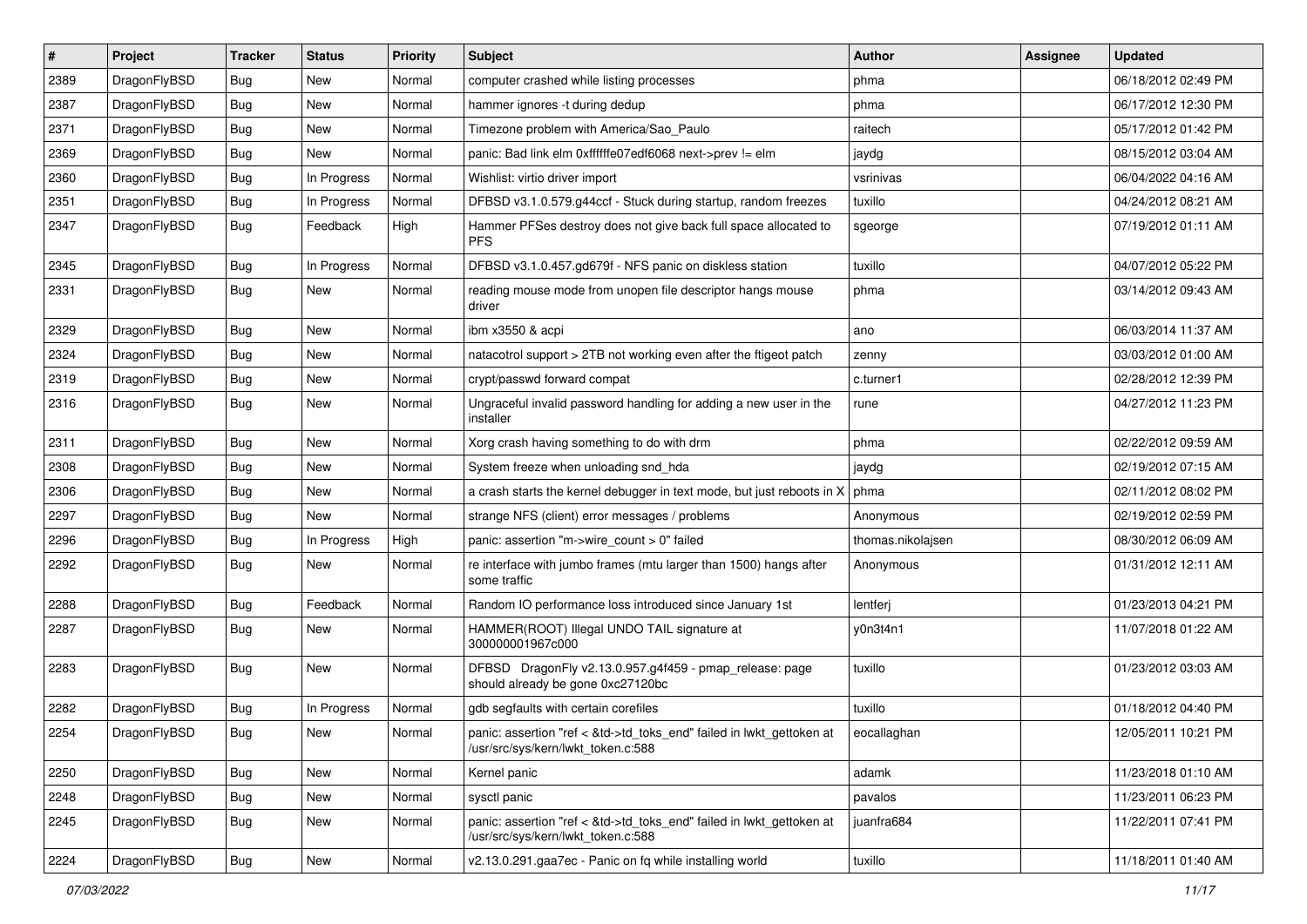| $\vert$ # | Project      | <b>Tracker</b> | <b>Status</b> | <b>Priority</b> | Subject                                                                                | Author       | Assignee | <b>Updated</b>      |
|-----------|--------------|----------------|---------------|-----------------|----------------------------------------------------------------------------------------|--------------|----------|---------------------|
| 2210      | DragonFlyBSD | <b>Bug</b>     | <b>New</b>    | Normal          | Bugtracker cannot assign default project for new users                                 | ahuete.devel |          | 11/17/2011 11:30 AM |
| 2199      | DragonFlyBSD | Bug            | <b>New</b>    | Normal          | screen segfaults if utmpx isn't present                                                | pavalos      |          | 11/15/2011 10:52 PM |
| 2182      | DragonFlyBSD | <b>Bug</b>     | <b>New</b>    | Normal          | if msk PHY FIFO underrun/overflow                                                      | nonsolosoft  |          | 09/03/2012 06:39 AM |
| 2171      | DragonFlyBSD | Bug            | New           | Normal          | DFBSD v2.13.0.151.gdc8442 - panic: assertion "(*ptep &<br>$(PG_MANAGED PG_V)$ == PG_V" | tuxillo      |          | 11/04/2011 05:06 PM |
| 2167      | DragonFlyBSD | <b>Bug</b>     | New           | Normal          | shutdown/reboot fails after uptime msg                                                 | marino       |          | 11/28/2011 03:01 AM |
| 2166      | DragonFlyBSD | Bug            | <b>New</b>    | Normal          | DFBSD v2.13.0.109.g05b9d - Strange lockups                                             | tuxillo      |          | 10/29/2011 11:20 AM |
| 2164      | DragonFlyBSD | <b>Bug</b>     | New           | Normal          | panic on reboot from usb.                                                              | eocallaghan  |          | 10/27/2011 09:29 AM |
| 2161      | DragonFlyBSD | Bug            | <b>New</b>    | Normal          | Outdated xorg.conf file gets installed into etc and screws up mouse                    | eocallaghan  |          | 10/27/2011 01:51 PM |
| 2158      | DragonFlyBSD | Bug            | <b>New</b>    | Normal          | iwn panics with assertion on boot.                                                     | eocallaghan  |          | 10/24/2011 04:13 PM |
| 2154      | DragonFlyBSD | Bug            | <b>New</b>    | Normal          | vkernel copyout() doesn't return EFAULT on error                                       | vsrinivas    |          | 10/20/2011 03:53 AM |
| 2153      | DragonFlyBSD | Bug            | <b>New</b>    | Normal          | Too many unuseful warnings at boot                                                     | juanfra684   |          | 10/18/2011 10:16 PM |
| 2141      | DragonFlyBSD | <b>Bug</b>     | New           | Urgent          | loader and/or documentation broken                                                     | sjg          |          | 01/20/2012 10:51 AM |
| 2140      | DragonFlyBSD | Bug            | <b>New</b>    | High            | hammer_io_delallocate panic with 'duplicate entry' message                             | ttw          |          | 10/07/2011 12:22 PM |
| 2138      | DragonFlyBSD | Bug            | <b>New</b>    | Normal          | > 100% CPU usage                                                                       | robin.carey1 |          | 09/26/2011 12:20 PM |
| 2136      | DragonFlyBSD | <b>Bug</b>     | <b>New</b>    | Normal          | socketpair() doesn't free file descriptors on copyout failure                          | vsrinivas    |          | 04/05/2013 09:13 AM |
| 2129      | DragonFlyBSD | Bug            | <b>New</b>    | Normal          | DFBSD v2.11.0.661.gf9438 i386 - panic: lockmgr thrd sleep                              | tuxillo      |          | 09/05/2011 09:49 AM |
| 2125      | DragonFlyBSD | Bug            | <b>New</b>    | Normal          | Weird garbage in dmesg                                                                 | herrgard     |          | 08/30/2011 08:04 PM |
| 2124      | DragonFlyBSD | <b>Bug</b>     | <b>New</b>    | Normal          | getty repeating too quickly on port /dev/ttyv0                                         | sgeorge.ml   |          | 09/01/2011 04:28 AM |
| 2123      | DragonFlyBSD | Bug            | <b>New</b>    | Normal          | hammer is losing files                                                                 | schmir       |          | 08/30/2011 07:56 PM |
| 2122      | DragonFlyBSD | Submit         | New           | Normal          | [Review] Fixes to the VFS layer                                                        | ftigeot      |          | 05/31/2022 03:25 PM |
| 2117      | DragonFlyBSD | Bug            | <b>New</b>    | High            | ACPI and/or bce(4) problem with 2.11.0.673.g0d557 on HP DL380<br>G6                    | pauska       |          | 08/22/2011 10:15 AM |
| 2115      | DragonFlyBSD | <b>Bug</b>     | <b>New</b>    | Normal          | [msk] system freeze after receive some paquet                                          | bsdsx        |          | 08/22/2011 10:22 AM |
| 2107      | DragonFlyBSD | Bug            | New           | Normal          | 2.10.1 sata dvd drive issue                                                            | ausppc       |          | 07/31/2011 08:41 PM |
| 2104      | DragonFlyBSD | <b>Bug</b>     | <b>New</b>    | Normal          | network configuration seg. fault on install CD                                         | navratil     |          | 07/26/2011 07:55 AM |
| 2099      | DragonFlyBSD | Bug            | <b>New</b>    | Normal          | page fault panic in vm system                                                          | pavalos      |          | 07/10/2011 08:51 AM |
| 2098      | DragonFlyBSD | Submit         | <b>New</b>    | Normal          | [PATCH] correct ath man page example<br>$\frac{1}{2}$ (/usr/src/share/man/man4/ath.4)  | nobody       |          | 11/15/2011 12:27 AM |
| 2095      | DragonFlyBSD | <b>Bug</b>     | New           | Low             | Running installer post-install: Unsupported DFUI transport "                           | greenrd      |          | 06/26/2011 09:20 AM |
| 2094      | DragonFlyBSD | Bug            | New           | Normal          | Segfault when gdb printing backtrace from core dump                                    | greenrd      |          | 06/25/2011 04:14 PM |
| 2090      | DragonFlyBSD | <b>Bug</b>     | Feedback      | Normal          | snd hda does not support headphone automute                                            | justin       |          | 03/29/2012 08:03 PM |
| 2085      | DragonFlyBSD | Bug            | New           | Normal          | panic: assertion: (m->flags & PG_MAPPED) == 0 in<br>vm_page_free_toq                   | vsrinivas    |          | 06/10/2011 07:48 AM |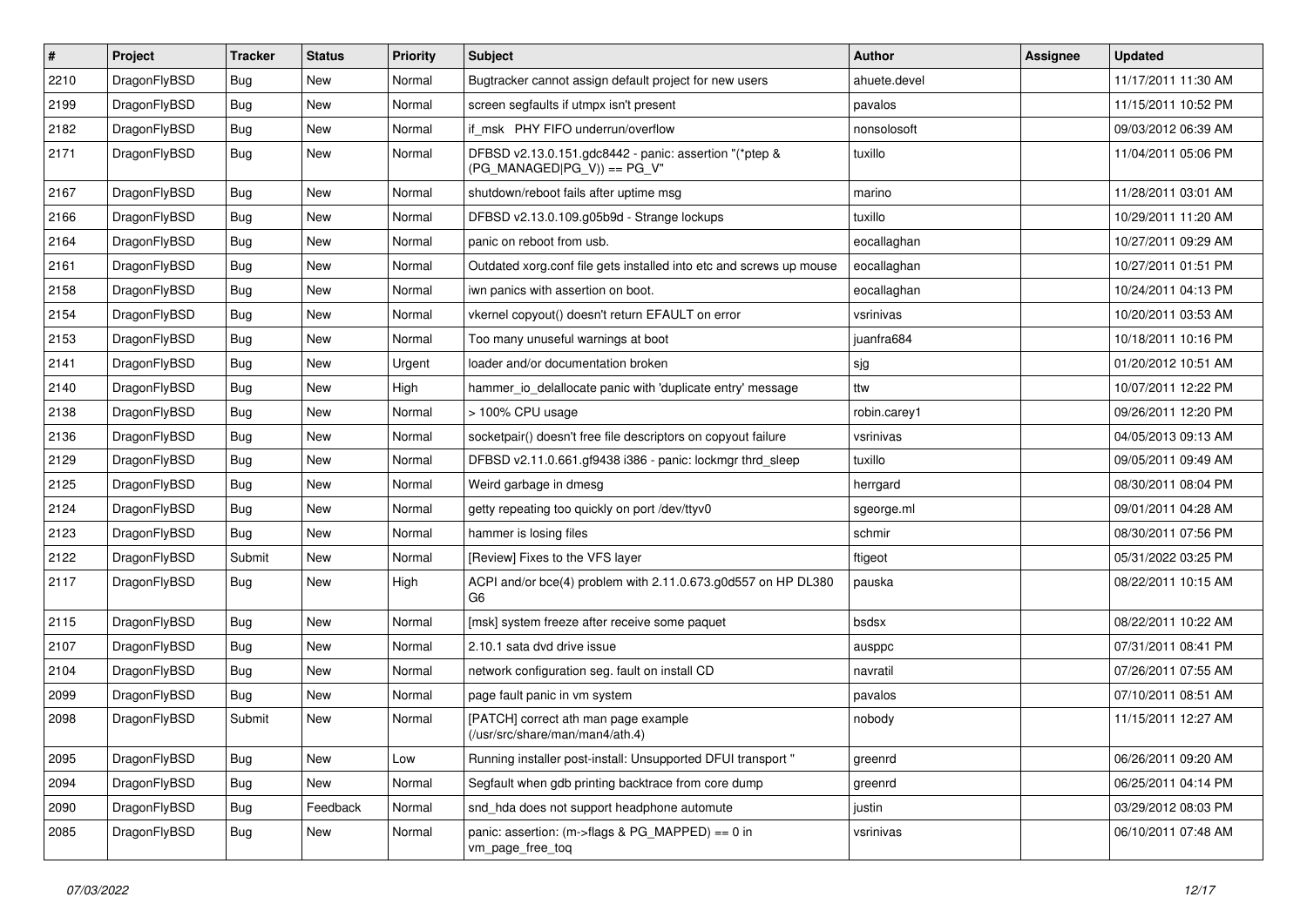| $\sharp$ | Project      | <b>Tracker</b> | <b>Status</b> | <b>Priority</b> | Subject                                                                                    | <b>Author</b>     | Assignee | <b>Updated</b>      |
|----------|--------------|----------------|---------------|-----------------|--------------------------------------------------------------------------------------------|-------------------|----------|---------------------|
| 2084     | DragonFlyBSD | Bug            | New           | Normal          | DFBSD v2.11.0.242.g4d317 - panic: zone: entry not free                                     | tuxillo           |          | 07/03/2012 01:23 AM |
| 2082     | DragonFlyBSD | <b>Bug</b>     | New           | Normal          | dfbsd 2.10.1 amd64 - mc port build error with 'bmake bin-install'                          | sun-doctor        |          | 05/25/2011 07:18 PM |
| 2081     | DragonFlyBSD | <b>Bug</b>     | Feedback      | Normal          | Panic on device "detach" / "failure"                                                       | vsrinivas         |          | 02/29/2012 07:11 AM |
| 2080     | DragonFlyBSD | <b>Bug</b>     | New           | Normal          | panic: lockmgr thrd_sleep: called from interrupt, ipi, or hard code<br>section             | rumcic            |          | 05/30/2011 05:06 PM |
| 2078     | DragonFlyBSD | <b>Bug</b>     | New           | Normal          | DFBSD i386 v2.11.0.201.g3ed2f - Panic during installworld into a<br>vn0 device             | tuxillo           |          | 05/19/2011 07:50 PM |
| 2077     | DragonFlyBSD | <b>Bug</b>     | <b>New</b>    | Normal          | USB devices conflicting                                                                    | srussell          |          | 05/17/2011 05:12 PM |
| 2075     | DragonFlyBSD | <b>Bug</b>     | <b>New</b>    | Normal          | pflogd on x86_64                                                                           | fanch             |          | 05/16/2011 04:04 PM |
| 2072     | DragonFlyBSD | <b>Bug</b>     | New           | Normal          | Fatal trap 12: stopped at lwkt_send_ipiq3                                                  | rumcic            |          | 05/17/2011 04:12 AM |
| 2071     | DragonFlyBSD | <b>Bug</b>     | <b>New</b>    | High            | Panic on assertion: (int)(flg->seq - seq) > 0 in hammer_flusher_flush<br>after inode error | vsrinivas         |          | 06/12/2011 07:59 AM |
| 2067     | DragonFlyBSD | <b>Bug</b>     | <b>New</b>    | Normal          | sound/pcm: "play interrupt timeout, channel dead"                                          | matthiasr         |          | 05/11/2021 03:55 AM |
| 2061     | DragonFlyBSD | <b>Bug</b>     | New           | Normal          | USB keyboard boot panic                                                                    | sjg               |          | 05/04/2012 12:20 AM |
| 2055     | DragonFlyBSD | <b>Bug</b>     | New           | Normal          | $ssh + IPV6 + bridge \Rightarrow connection freezes$                                       | steve             |          | 04/24/2011 07:13 PM |
| 2052     | DragonFlyBSD | <b>Bug</b>     | <b>New</b>    | Normal          | Kernel panic: CPU APIC ID out of range                                                     | Anonymous         |          | 05/02/2011 11:06 AM |
| 2051     | DragonFlyBSD | <b>Bug</b>     | New           | Normal          | No ipv6 lan route entry created on 2.10                                                    | ftigeot           |          | 04/21/2011 10:37 AM |
| 2048     | DragonFlyBSD | <b>Bug</b>     | <b>New</b>    | Normal          | panic: ffs_sync: rofs mod                                                                  | pavalos           |          | 04/12/2011 05:45 AM |
| 2045     | DragonFlyBSD | <b>Bug</b>     | New           | Normal          | ral(4): Fatal trap 12: page fault while in kernel mode (two panics)                        | herrgard          |          | 11/03/2011 05:34 PM |
| 2042     | DragonFlyBSD | <b>Bug</b>     | New           | Normal          | kernel panic, when run boot0cfg                                                            | sepherosa         |          | 05/31/2022 03:01 PM |
| 2020     | DragonFlyBSD | <b>Bug</b>     | New           | Low             | Port brcm80211 driver from Linux to DragonFly BSD                                          | studer            |          | 03/05/2011 10:54 PM |
| 2013     | DragonFlyBSD | <b>Bug</b>     | In Progress   | Normal          | oversized DMA request loop                                                                 | josepht           |          | 05/11/2021 04:06 AM |
| 2008     | DragonFlyBSD | <b>Bug</b>     | <b>New</b>    | Normal          | lwkt_setcpu_remote: td->td_flags 00800621 console flood                                    | pavalos           |          | 03/06/2011 09:37 PM |
| 2004     | DragonFlyBSD | <b>Bug</b>     | <b>New</b>    | Normal          | LWKT_WAIT_IPIQ panic                                                                       | steve             |          | 03/08/2011 05:46 PM |
| 1990     | DragonFlyBSD | <b>Bug</b>     | New           | Normal          | /mnt too large to mount                                                                    | peur.neu          |          | 02/16/2011 11:24 PM |
| 1984     | DragonFlyBSD | <b>Bug</b>     | New           | Normal          | hammer mount fails after crash - HAMMER: FIFO record bad head<br>signature                 | thomas.nikolajsen |          | 03/08/2011 06:57 PM |
| 1982     | DragonFlyBSD | <b>Bug</b>     | New           | Low             | There is no linuxulator on x86-64                                                          | herrgard          |          | 05/31/2022 02:25 PM |
| 1975     | DragonFlyBSD | Bug            | <b>New</b>    | Normal          | Applications seg fault in select() and poll()                                              | rumcic            |          | 05/31/2022 02:58 PM |
| 1961     | DragonFlyBSD | <b>Bug</b>     | New           | Normal          | Can't create dump from DDB                                                                 | shamaz            |          | 01/29/2011 09:02 PM |
| 1959     | DragonFlyBSD | <b>Bug</b>     | <b>New</b>    | Normal          | DFBSD v2.9.1.422.gc98f2 - Panic during boot - IPv6 and PF                                  | tuxillo           |          | 01/13/2011 03:37 AM |
| 1951     | DragonFlyBSD | <b>Bug</b>     | New           | Normal          | dma timeouts at phyaddr on a good hdd                                                      | peur.neu          |          | 01/04/2011 07:12 AM |
| 1949     | DragonFlyBSD | <b>Bug</b>     | New           | Normal          | iwn panic                                                                                  | pavalos           |          | 01/30/2011 03:21 AM |
| 1947     | DragonFlyBSD | Bug            | New           | Low             | GA-880GM-UD2H (rev. 1.3) AHCI fails to detect disks at the end of<br>the RAID controller   | eocallaghan       |          | 11/27/2021 08:46 AM |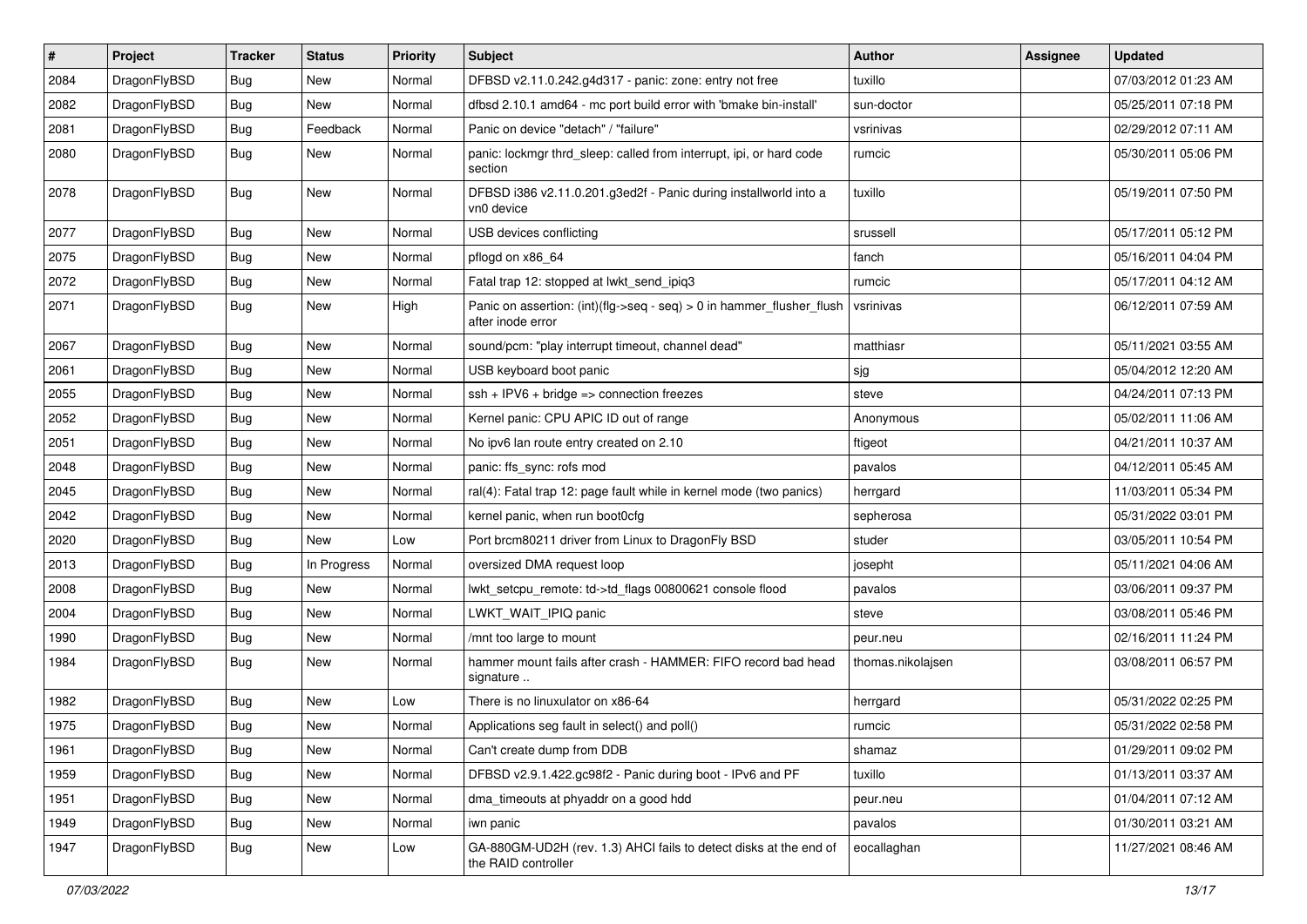| $\vert$ # | Project      | Tracker    | <b>Status</b> | <b>Priority</b> | <b>Subject</b>                                                                                                                                                                                    | <b>Author</b>      | Assignee | <b>Updated</b>      |
|-----------|--------------|------------|---------------|-----------------|---------------------------------------------------------------------------------------------------------------------------------------------------------------------------------------------------|--------------------|----------|---------------------|
| 1944      | DragonFlyBSD | Bug        | <b>New</b>    | Normal          | panic: backing_object 0xdea7b258 was somehow re-referenced<br>during collapse!                                                                                                                    | sepherosa          |          | 12/27/2010 02:06 AM |
| 1943      | DragonFlyBSD | Bug        | New           | Normal          | hammer assertion panic                                                                                                                                                                            | peter              |          | 12/27/2010 12:45 AM |
| 1942      | DragonFlyBSD | <b>Bug</b> | <b>New</b>    | Normal          | locking against myself in getcacheblk()?                                                                                                                                                          | qhwt.dfly          |          | 05/31/2022 02:15 PM |
| 1941      | DragonFlyBSD | Bug        | New           | Normal          | wlan config crash                                                                                                                                                                                 | abandon.every.hope |          | 12/24/2010 07:54 PM |
| 1939      | DragonFlyBSD | <b>Bug</b> | <b>New</b>    | Normal          | Panic on nightly build and stress test box                                                                                                                                                        | lentferj           |          | 12/18/2010 08:41 AM |
| 1935      | DragonFlyBSD | Bug        | New           | Normal          | mouse does not work after switching between x and console                                                                                                                                         | shamaz             |          | 12/13/2010 10:06 AM |
| 1923      | DragonFlyBSD | <b>Bug</b> | <b>New</b>    | Normal          | Abysmal NFS performance with IPv6                                                                                                                                                                 | ftigeot            |          | 12/05/2010 09:34 PM |
| 1920      | DragonFlyBSD | <b>Bug</b> | <b>New</b>    | High            | system hangs                                                                                                                                                                                      | zhtw               |          | 11/22/2010 08:59 AM |
| 1917      | DragonFlyBSD | <b>Bug</b> | <b>New</b>    | Normal          | panic: assertion: (RB_EMPTY(&ip->rec_tree) && (ip->flags &<br>HAMMER INODE XDIRTY) == 0)    (!RB EMPTY(&ip->rec tree)<br>&& (ip->flags & HAMMER INODE XDIRTY) != 0) in<br>hammer_flush_inode_done | qhwt.dfly          |          | 11/24/2010 03:23 AM |
| 1916      | DragonFlyBSD | <b>Bug</b> | <b>New</b>    | Normal          | Constant crashes on x86 64 with UFS                                                                                                                                                               | lentferi           |          | 11/21/2010 07:40 PM |
| 1913      | DragonFlyBSD | <b>Bug</b> | <b>New</b>    | Normal          | panic: assertion: ip->flush_state != HAMMER_FST_FLUSH in<br>hammer flush inode core                                                                                                               | swildner           |          | 11/20/2010 05:27 PM |
| 1907      | DragonFlyBSD | Bug        | <b>New</b>    | Normal          | Hammer crash in hammer flusher flush()                                                                                                                                                            | swildner           |          | 11/11/2010 05:07 AM |
| 1899      | DragonFlyBSD | <b>Bug</b> | <b>New</b>    | Normal          | Keyboard doesn't work                                                                                                                                                                             | fransm             |          | 05/15/2022 03:32 PM |
| 1884      | DragonFlyBSD | <b>Bug</b> | <b>New</b>    | Normal          | System completely freezes while listening music (devbuf: malloc<br>limit exceeded)                                                                                                                | shamaz             |          | 01/24/2011 05:00 PM |
| 1882      | DragonFlyBSD | <b>Bug</b> | <b>New</b>    | Low             | Idea for handling new USB vendor/device codes                                                                                                                                                     | bmk                |          | 10/20/2010 12:15 PM |
| 1877      | DragonFlyBSD | Bug        | <b>New</b>    | Normal          | Freeze during 1st hammer cleanup after new install                                                                                                                                                | elekktretterr      |          | 05/15/2022 11:43 AM |
| 1874      | DragonFlyBSD | <b>Bug</b> | <b>New</b>    | Normal          | mpd listening on all IPs, accepting only on one                                                                                                                                                   | rumcic             |          | 05/08/2011 01:01 PM |
| 1873      | DragonFlyBSD | Bug        | <b>New</b>    | Normal          | Panic upon usb mouse detach and reattaching                                                                                                                                                       | rumcic             |          | 02/01/2011 09:53 AM |
| 1867      | DragonFlyBSD | Bug        | <b>New</b>    | Normal          | it(4) motherboard and fan problems                                                                                                                                                                | tuxillo            |          | 07/08/2011 10:48 AM |
| 1861      | DragonFlyBSD | <b>Bug</b> | New           | Normal          | panic via kprintf (lockmgr called in a hard section)                                                                                                                                              | vsrinivas          |          | 10/11/2010 12:56 AM |
| 1860      | DragonFlyBSD | <b>Bug</b> | Feedback      | Normal          | Panic while creating UFS fs on vn(4) for initrd                                                                                                                                                   | matthias           |          | 02/29/2012 07:16 AM |
| 1850      | DragonFlyBSD | <b>Bug</b> | <b>New</b>    | Normal          | volume-add on hammer root fs panic                                                                                                                                                                | Johannes.Hofmann   |          | 04/18/2019 04:27 AM |
| 1836      | DragonFlyBSD | Bug        | <b>New</b>    | Normal          | Incorrect TCP checksum show up in tcpdump                                                                                                                                                         | robgar1            |          | 05/15/2022 11:22 AM |
| 1826      | DragonFlyBSD | <b>Bug</b> | <b>New</b>    | Normal          | panic during boot: assertion so->so_port  in tcp_input                                                                                                                                            | ftigeot            |          | 05/15/2022 11:05 AM |
| 1824      | DragonFlyBSD | Bug        | Feedback      | Normal          | kernel panic, x86, 2.7.3.859.ge5104                                                                                                                                                               | akirchhoff135014   |          | 03/10/2013 07:49 AM |
| 1818      | DragonFlyBSD | <b>Bug</b> | <b>New</b>    | Normal          | panic: Bad tailq NEXT (kqueue issue ?)                                                                                                                                                            | ftigeot            |          | 05/15/2022 11:40 AM |
| 1786      | DragonFlyBSD | Bug        | <b>New</b>    | Normal          | Calling NULL function pointer initiates panic loop                                                                                                                                                | sjg                |          | 10/11/2010 05:28 PM |
| 1774      | DragonFlyBSD | <b>Bug</b> | <b>New</b>    | Normal          | New IP header cleanup branch available for testing                                                                                                                                                | dillon             |          | 05/15/2022 10:59 AM |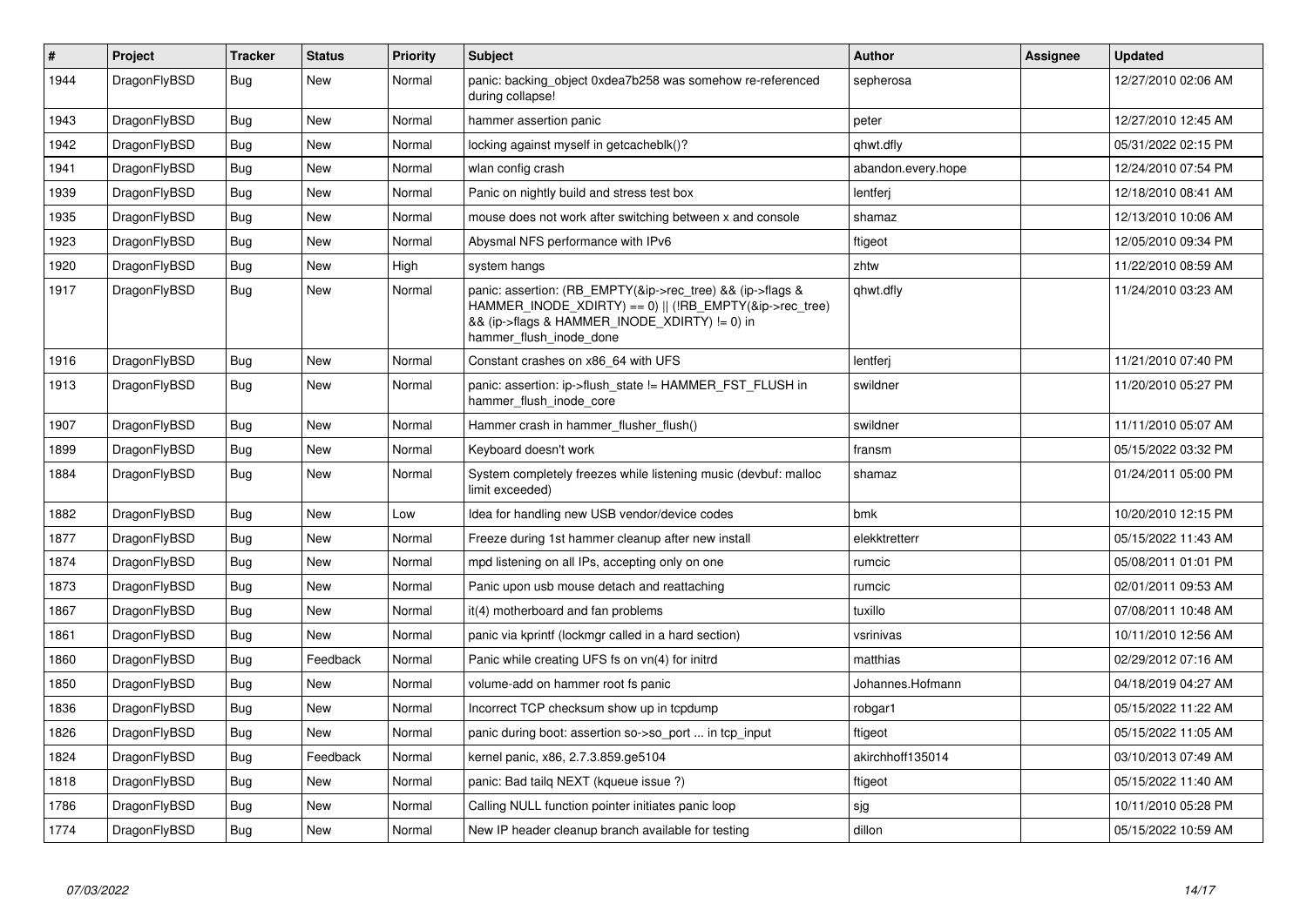| $\pmb{\#}$ | Project      | <b>Tracker</b> | <b>Status</b> | <b>Priority</b> | Subject                                                                                         | Author        | Assignee | <b>Updated</b>      |
|------------|--------------|----------------|---------------|-----------------|-------------------------------------------------------------------------------------------------|---------------|----------|---------------------|
| 1749       | DragonFlyBSD | Bug            | In Progress   | Normal          | HAMMER fsstress panic in hammer_flush_inode_core<br>'ip->flush_state != HAMMER_FST_FLUSH'       | vsrinivas     |          | 05/11/2021 04:06 AM |
| 1745       | DragonFlyBSD | <b>Bug</b>     | Feedback      | Normal          | kmalloc panic                                                                                   | josepht       |          | 05/11/2021 04:05 AM |
| 1744       | DragonFlyBSD | Bug            | In Progress   | Normal          | HAMMER fsstress panic in hammer_setup_child_callback                                            | vsrinivas     |          | 05/11/2021 04:05 AM |
| 1727       | DragonFlyBSD | <b>Bug</b>     | Feedback      | Normal          | CD boot panic (2.6.1) (usb?)                                                                    | kiril         |          | 05/15/2022 05:10 AM |
| 1718       | DragonFlyBSD | Bug            | Feedback      | Normal          | IDE disk drive not detected by x86_64 2.6.1 Live CD                                             | bcox          |          | 11/27/2021 08:25 AM |
| 1717       | DragonFlyBSD | Bug            | Feedback      | Normal          | HAMMER panic in hammer_cursor_down()                                                            | josepht1      |          | 05/11/2021 04:05 AM |
| 1695       | DragonFlyBSD | <b>Bug</b>     | New           | Normal          | NFS-related system breakdown                                                                    | Anonymous     |          | 04/10/2014 12:35 AM |
| 1672       | DragonFlyBSD | <b>Bug</b>     | Feedback      | Normal          | panic (trap 12) around btree_search() in 2.4.1-RELEASE                                          | floid         |          | 01/19/2015 03:36 AM |
| 1669       | DragonFlyBSD | <b>Bug</b>     | In Progress   | Normal          | Drive wont open using button                                                                    | elekktretterr |          | 02/29/2012 12:05 PM |
| 1668       | DragonFlyBSD | <b>Bug</b>     | Feedback      | Normal          | Power button not working                                                                        | elekktretterr |          | 03/10/2013 06:22 AM |
| 1661       | DragonFlyBSD | Bug            | In Progress   | Normal          | panic on password entry mount smb filesystem                                                    | vsrinivas     |          | 11/27/2021 08:29 AM |
| 1634       | DragonFlyBSD | <b>Bug</b>     | New           | Normal          | panic: spin_lock: 0xe4ad1320, indefinitive wait!                                                | elekktretterr |          | 01/19/2015 03:21 AM |
| 1618       | DragonFlyBSD | Bug            | Feedback      | Normal          | collision for 'struct pmap' when using RPC and <sys user.h=""></sys>                            | carenas       |          | 05/11/2021 04:05 AM |
| 1613       | DragonFlyBSD | Bug            | Feedback      | Normal          | USB Keyboard not working on master                                                              | elekktretterr |          | 05/11/2021 04:05 AM |
| 1594       | DragonFlyBSD | <b>Bug</b>     | New           | Normal          | Kernel panic during boot from Live CD on Dell E6400                                             | bodie         |          | 05/11/2021 03:54 AM |
| 1592       | DragonFlyBSD | Bug            | Feedback      | Normal          | AcpiOSUnmapMemory: Warning, deallocation did not track<br>allocation.                           | eocallaghan   |          | 06/02/2014 07:45 AM |
| 1591       | DragonFlyBSD | Bug            | Feedback      | Normal          | Lenovo X301 hangs with AHCI Driver CMD TIMEOUT<br>STS=d0 <bsy></bsy>                            | eocallaghan   |          | 05/11/2021 04:05 AM |
| 1580       | DragonFlyBSD | <b>Bug</b>     | Feedback      | Normal          | Panic (Fatal trap 12: page fault while in kernel mode) while playing<br>with pf and netif names | rumcic        |          | 12/21/2018 01:21 AM |
| 1577       | DragonFlyBSD | <b>Bug</b>     | Feedback      | Normal          | panic: assertion: leaf->base.obj_id == ip->obj_id in<br>hammer_ip_delete_range                  | qhwt+dfly     |          | 05/11/2021 04:01 AM |
| 1563       | DragonFlyBSD | Bug            | Feedback      | Normal          | reset(1) doesn't reset terminal to the defaults                                                 | hasso         |          | 03/10/2013 04:17 AM |
| 1560       | DragonFlyBSD | <b>Bug</b>     | Feedback      | Normal          | Unable to modify partition table on ThinkPad T61p during install                                | rehsack       |          | 01/15/2015 08:57 AM |
| 1559       | DragonFlyBSD | <b>Bug</b>     | New           | Normal          | kernel trap                                                                                     | phma          |          | 11/27/2021 08:43 AM |
| 1525       | DragonFlyBSD | Bug            | <b>New</b>    | Normal          | boehm-gc problems                                                                               | hasso         |          | 10/13/2012 07:13 PM |
| 1521       | DragonFlyBSD | <b>Bug</b>     | Feedback      | Normal          | amd64 2.4 livecd won't mount root at boot                                                       | bolapara      |          | 01/28/2018 03:45 AM |
| 1502       | DragonFlyBSD | Bug            | In Progress   | Normal          | Lock while deleting files from nohistory HAMMER directories                                     | nasso         |          | 03/10/2013 04:28 AM |
| 1489       | DragonFlyBSD | <b>Bug</b>     | Feedback      | Normal          | panic: ufs_dirbad: bad dir                                                                      | rumcic        |          | 03/10/2013 04:34 AM |
| 1486       | DragonFlyBSD | <b>Bug</b>     | Feedback      | Normal          | Interrupt storm related to SATA DVD device                                                      | hasso         |          | 05/11/2021 04:01 AM |
| 1481       | DragonFlyBSD | Bug            | Feedback      | Normal          | panic: assertion: kva_p(buf) in soopt_from_kbuf (after ipfw pipe<br>show, 2.2.1-R)              | combiner      |          | 05/11/2021 04:01 AM |
| 1463       | DragonFlyBSD | Bug            | New           | Normal          | Mountroot before drives are initialized                                                         | elekktretterr |          | 12/07/2010 01:30 PM |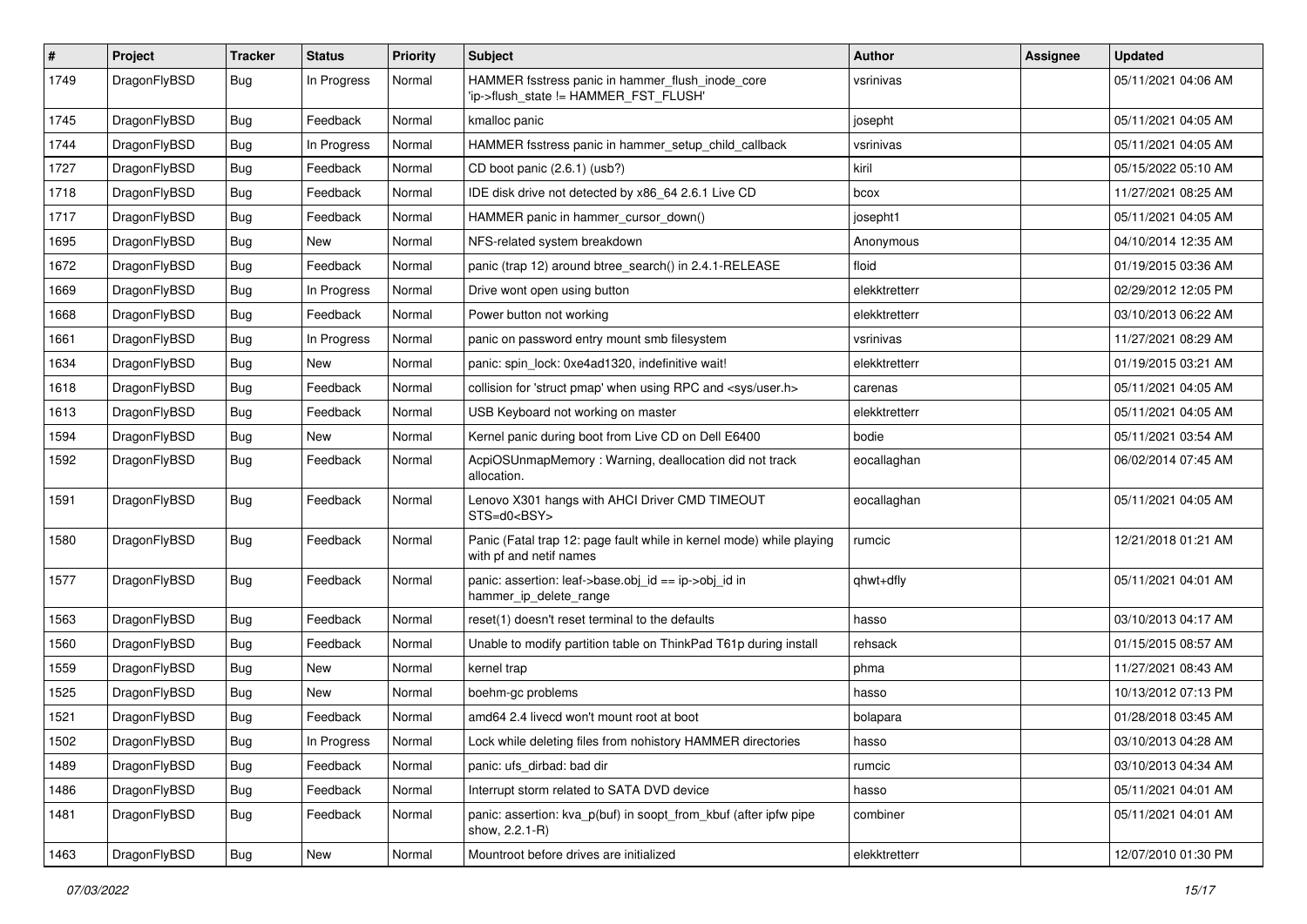| $\pmb{\#}$ | Project      | <b>Tracker</b> | <b>Status</b> | <b>Priority</b> | Subject                                                                                                                                                   | Author             | <b>Assignee</b> | <b>Updated</b>      |
|------------|--------------|----------------|---------------|-----------------|-----------------------------------------------------------------------------------------------------------------------------------------------------------|--------------------|-----------------|---------------------|
| 1456       | DragonFlyBSD | Bug            | Feedback      | Normal          | Microsoft wireless desktop problems                                                                                                                       | elekktretterr      |                 | 01/15/2015 08:34 AM |
| 1454       | DragonFlyBSD | Bug            | Feedback      | Normal          | Unable to boot from external USB DVD drive                                                                                                                | elekktretterr      |                 | 05/11/2021 04:01 AM |
| 1448       | DragonFlyBSD | Bug            | Feedback      | Normal          | panic: assertion: _tp->tt_msg->tt_cpuid == mycpuid in<br>tcp_callout_active tcp_output tcp_usr_send netmsg_pru_send<br>netmsg_service tcpmsg_service_loop | dillon             |                 | 05/11/2021 04:00 AM |
| 1429       | DragonFlyBSD | Bug            | Feedback      | Normal          | vkernel bug - "mfree: m->m_nextpkt != NULL"                                                                                                               | dillon             |                 | 05/11/2021 04:00 AM |
| 1398       | DragonFlyBSD | Submit         | In Progress   | Normal          | hdestroy(3) restricts hash key to point to malloc'ed space                                                                                                | Anonymous          |                 | 08/20/2021 04:06 PM |
| 1387       | DragonFlyBSD | <b>Bug</b>     | Feedback      | Normal          | zero-size malloc and ps: kvm getprocs: Bad address                                                                                                        | qhwt+dfly          |                 | 05/11/2021 04:00 AM |
| 1368       | DragonFlyBSD | <b>Bug</b>     | In Progress   | Normal          | suspend signal race?                                                                                                                                      | qhwt+dfly          |                 | 05/11/2021 03:51 AM |
| 1336       | DragonFlyBSD | Bug            | In Progress   | Normal          | Still looking for reports of missed directory entries w/ HAMMER                                                                                           | dillon             |                 | 05/11/2021 04:00 AM |
| 1332       | DragonFlyBSD | <b>Bug</b>     | Feedback      | Normal          | DFBSD 2.2 - Booting usbcdrom/usbsticks on thinkpad hangs on<br>"BTX Halted"                                                                               | tuxillo            |                 | 05/11/2021 04:00 AM |
| 1330       | DragonFlyBSD | Bug            | Feedback      | Normal          | Hammer, usb disk, SYNCHRONIZE CACHE failure                                                                                                               | josepht            |                 | 06/02/2014 04:56 AM |
| 1313       | DragonFlyBSD | <b>Bug</b>     | New           | Low             | Signal code in kernel needs major overhaul (signal queues,<br>si_code, si_addr)                                                                           | hasso              |                 | 05/11/2021 04:00 AM |
| 1307       | DragonFlyBSD | Bug            | In Progress   | Normal          | hammer tid -2 shows unexpected result                                                                                                                     | corecode           |                 | 10/18/2016 05:29 PM |
| 1282       | DragonFlyBSD | <b>Bug</b>     | Feedback      | Normal          | panic (trap 12) when booting SMP kernel on Atom 330 (dual core)                                                                                           | tomaz.borstnar     |                 | 05/11/2021 04:00 AM |
| 1250       | DragonFlyBSD | <b>Bug</b>     | Feedback      | Normal          | Panic upon plugging an USB flash drive into the machine                                                                                                   | rumcic             |                 | 03/10/2013 05:17 AM |
| 1249       | DragonFlyBSD | <b>Bug</b>     | Feedback      | Normal          | panic: ffs vfree: freeing free inode                                                                                                                      | rumcic             |                 | 03/10/2013 05:13 AM |
| 1246       | DragonFlyBSD | Bug            | New           | Normal          | bad resolution (monitor desync) with livedvd                                                                                                              | Przem0l            |                 | 02/18/2014 06:29 AM |
| 1218       | DragonFlyBSD | <b>Bug</b>     | In Progress   | Normal          | panic: assertion: $error == 0$ in hammer start transaction                                                                                                | rumcic             |                 | 05/11/2021 04:00 AM |
| 1194       | DragonFlyBSD | Bug            | New           | Normal          | SCSI errors while trying to copy photos from my camera                                                                                                    | elekktretterr      |                 | 01/14/2015 04:39 PM |
| 1193       | DragonFlyBSD | <b>Bug</b>     | <b>New</b>    | Normal          | kernel doesn't recognize cdrom drive                                                                                                                      | nonsolosoft        |                 | 01/25/2014 09:11 PM |
| 1192       | DragonFlyBSD | Submit         | New           | Normal          | KKASSERTs in sys/kern/uipc_{msg,socket}.c are too strict                                                                                                  | rumcic             |                 | 05/11/2021 04:07 AM |
| 1185       | DragonFlyBSD | Bug            | New           | High            | need a tool to merge changes into /etc                                                                                                                    | wa1ter             |                 | 02/18/2014 06:02 AM |
| 1181       | DragonFlyBSD | <b>Bug</b>     | In Progress   | Normal          | ACX111 panic                                                                                                                                              | elekktretterr      |                 | 05/11/2021 04:00 AM |
| 1148       | DragonFlyBSD | <b>Bug</b>     | In Progress   | Low             | BCM4311 wireless network adapter detected but not functional                                                                                              | archimedes.gaviola |                 | 05/11/2021 04:00 AM |
| 1144       | DragonFlyBSD | <b>Bug</b>     | Feedback      | Normal          | Incorrect clock under KVM                                                                                                                                 | msylvan            |                 | 03/09/2013 01:17 PM |
| 1101       | DragonFlyBSD | <b>Bug</b>     | Feedback      | Normal          | ohci related panic                                                                                                                                        | polachok           |                 | 05/11/2021 04:00 AM |
| 989        | DragonFlyBSD | <b>Bug</b>     | New           | Normal          | installer/fdisk trouble with wrapped values                                                                                                               | Discodestroyer     |                 | 02/18/2014 06:27 AM |
| 979        | DragonFlyBSD | <b>Bug</b>     | Feedback      | Normal          | Failure-prone USB mass storage (SB600? msdosfs? CAM?)                                                                                                     | floid              |                 | 01/15/2015 08:38 AM |
| 884        | DragonFlyBSD | <b>Bug</b>     | In Progress   | High            | Performance/memory problems under filesystem IO load                                                                                                      | hasso              |                 | 05/11/2021 03:50 AM |
| 846        | DragonFlyBSD | <b>Bug</b>     | Feedback      | Normal          | USB bugs:usb mouse can't used!                                                                                                                            | frankning          |                 | 01/15/2015 08:36 AM |
| 806        | DragonFlyBSD | <b>Bug</b>     | Feedback      | Normal          | boot error on MacBook                                                                                                                                     | tralamazza         |                 | 06/04/2022 05:28 AM |